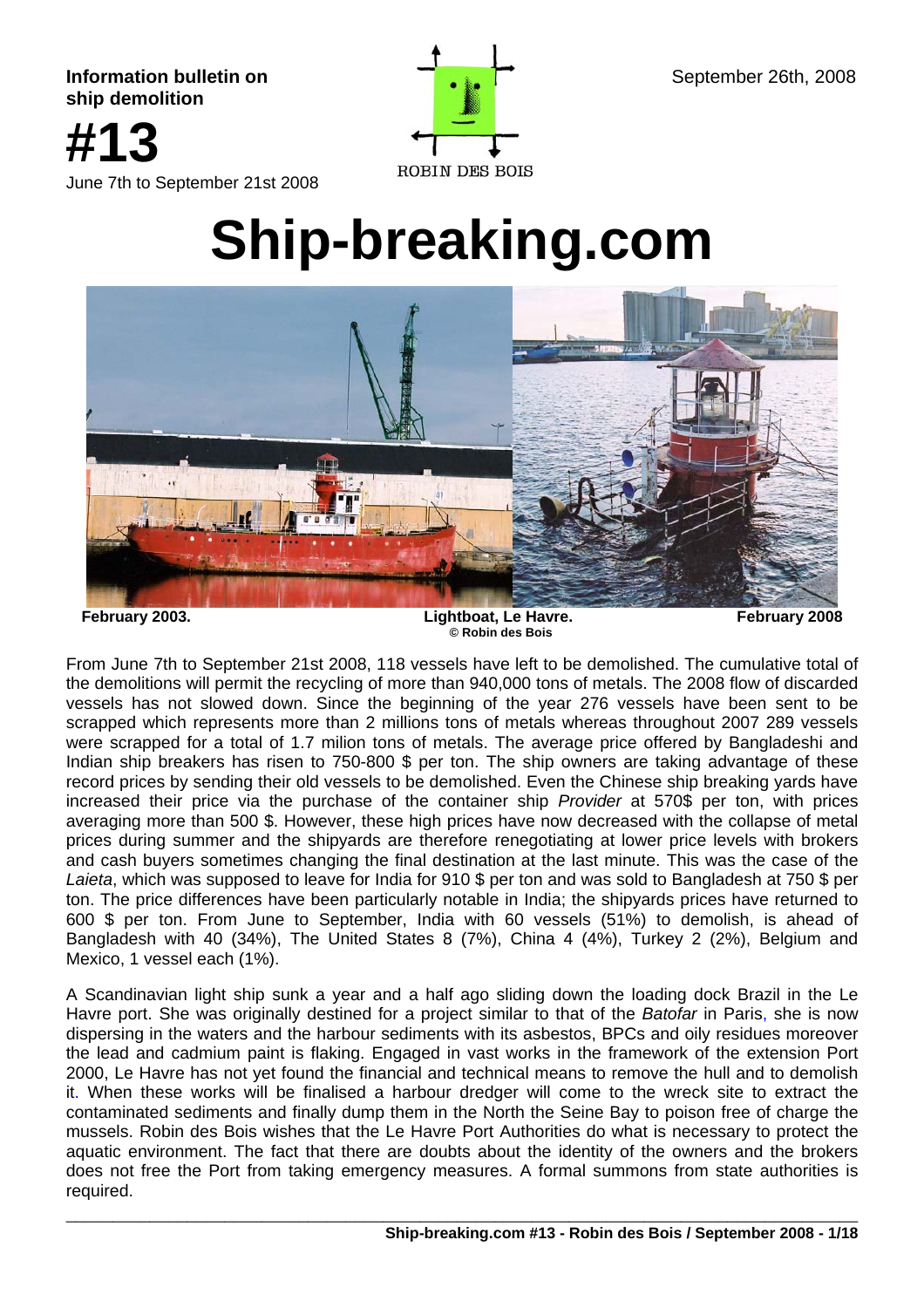**In The United States, the American Maritime Administration (U.S. MARAD) continues their programme of elimination and have sent 8 old navy vessels to be scrapped from their reserve fleet in the James River (Virginia) and Beaumont (Texas) at a price from 58\$ to 125 \$ per ton. The** 

*Rigel***, one of the 13 « Ghost Ships » originally sold for demolition to Able shipyard in Hartlepool (United Kingdom) is currently being demolished in The United States. Only four of these vessels were towed to Hartlepool, they have been waiting since November 2003 to be demolished. Confronted by a press and legal controversy and general outcry, the US MARAD have finally decided to demolish the nine remaining vessels on American soil.** 

**Christmas card, 1964 -** *USS Rigel* **(AF-58) © Jim McCoy** 



**On June 26th 2008 Able UK Ltd was given the authorisation to dismantle the four US Ghost ships that had been waiting in the harbour for five years. On July 1st 2008, the French Defence Ministry announced that they signed a contract to dismantle the ex-***Clemenceau* **with Able UK Ltd. After the authorisation from the French and The United Kingdom authorities (within the framework of the Basel Convention on the Control of Transboundary Movements of Hazardous Wastes), the Q790 hull should be towed to Hatlepool by the end of summer at the latest. In September the Friends of Hartlepool group challenged the legal decision to import 700t of materials containing asbestos and have filed a suite in The High Court against The Health and Safety Executive. The**  High Court will examine this claim on Monday 29<sup>th</sup> of September. The ex-*Clemenceau* is the only **vessel for which the ship owner will have to pay for demolition instead of being paid. The second paradox is that the ex-***Clemenceau* **is the only vessel to have benefited from pre asbestos cleaning before her demolition.** 

Six vessels under British flag or belonging to United Kingdom interests were sent to be scrapped in India. They are the container ship *Upstream* (ex-*CMA CGM Tage*, ex-*Fort Desaix*), the two reefers *Dean* and *Argenta*, the two chemical tankers *Alpine Girl* and *Alpine Lady* and the ferry *Carmen del Mar*.

Of the 118 vessels, 47 (or 40%) are tankers (oil tankers, chemical tankers or gas carriers). In second place in terms of vessels to be demolished are reefers, 21 vessels (18%); with the revolution of container ships, it has become less expensive to transport refrigerated containers on large container ships than to maintain a specific fleet. Of the 21 reefers sent to be scrapped, 16 had previously been detained in world harbours.

\_\_\_\_\_\_\_\_\_\_\_\_\_\_\_\_\_\_\_\_\_\_\_\_\_\_\_\_\_\_\_\_\_\_\_\_\_\_\_\_\_\_\_\_\_\_\_\_\_\_\_\_\_\_\_\_\_\_\_\_\_\_\_\_\_\_\_\_\_\_\_\_\_\_\_\_\_\_\_\_\_\_\_\_\_



Concerning the ferries and passenger ships 14 have been sent to be scrapped among them the *Serenade*, ex-*Mermoz* from Croisières Paquet Co.

Also leaving service are 14 container ships, of which the *MSC Alice* and the *H Reliance* belonging to MSC Shipping Co, aged between 32 and 36. It appears as though this shipowner has the intention of getting rid of the oldest vessels in their fleet: fifteen of them are more than 30 years old. According to the owner, each ship would contain 80 t of asbestos.

**© Croisières Paquet**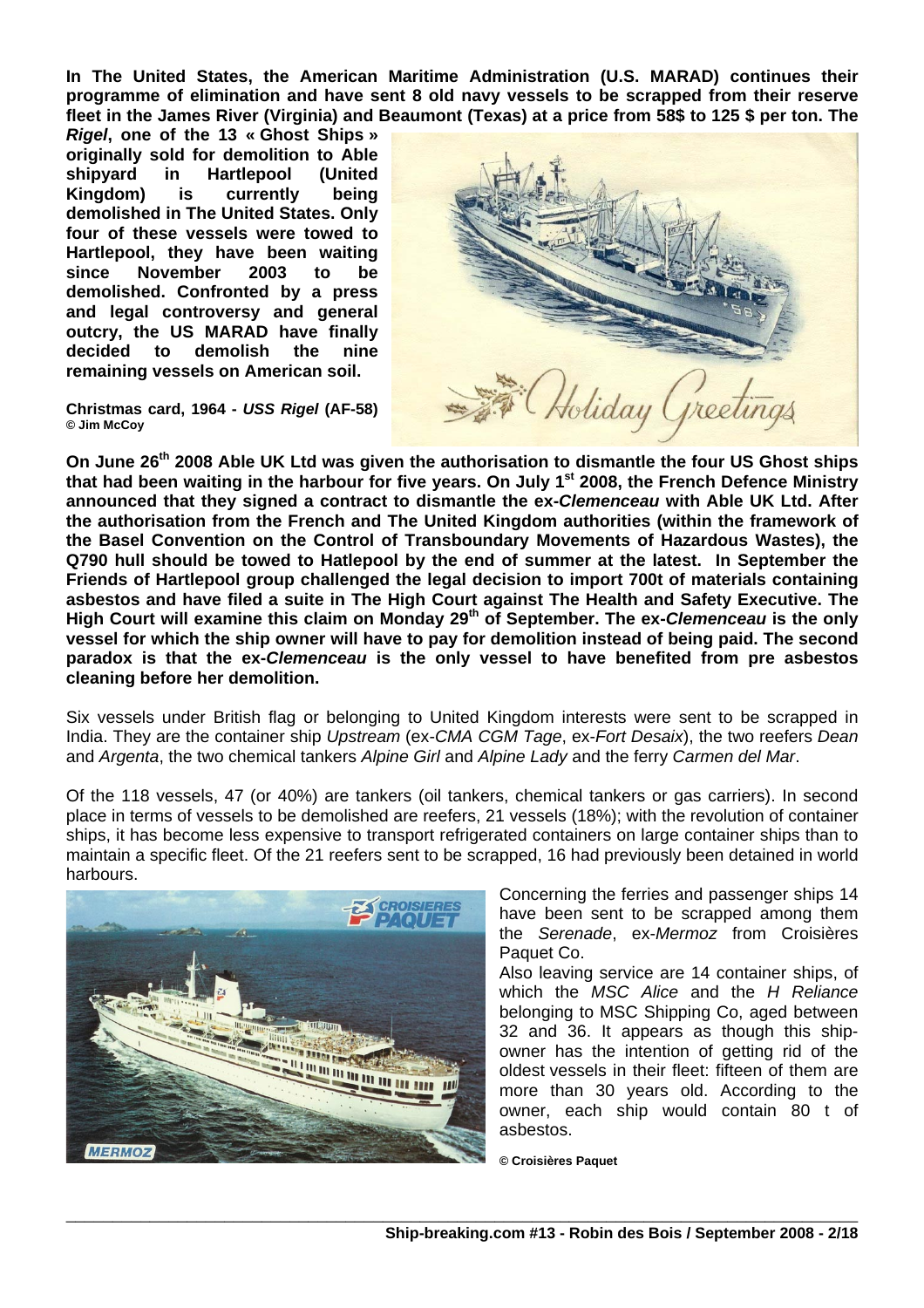45 (38 %) vessels have been subject to a detention in the world ports. 42 (36%) were controlled by a Classification society, which is not a member of the IACS (International Association of Classification Societies). 73 (62%) were constructed within the European Union or in Norway; 48 (41%) were under a European flag or were owned by European or by EFTA ship-owners. Robin des Bois in their press release dated April 21st 2008 ("Oil slick queen demolished in Bangladesh") denounced the social, sanitary and environmental conditions of demoiltion of the container ships *Maersk Barcelona* and *Maersk Brisbane*. These vessels were sold to India for around 675 \$ per ton, regardless of the denials of their ship-owner who wrote to the association stating, « To have not yet decided on the fate of the vessels ».

Robin des Bois announced on July 22nd 2008 (Round Robin # 1) the sale for demolition to Bangladesh of the *Serepca I*, an ex-tanker 283 m in length which belongs to Total, built in 1974 in Germany and used as a floating storage unit off the coast of Cameroon. Total wrote to Robin des Bois on the 8th of August « that the industrial social and environment standards of Bangladeshi and Chittagong shipyards have not yet reached a level high enough for Total to prequalify them for scrapping ».

The vessels range between 21 and 53 years old at the end of their life, with an average age of 33. 59 measure less than 150 m, 40 measure between 150 and 199 m and 19 between 200 and 348 m. Three VLCC (Very Large Crude Carrier) are destined to be scrapped, of which the largest, the *Vega Oil*, was used as a floating storage unit off the coast of Sicily for 21 years.

Class<sup>1</sup> z m

Vessel built in a shipyard of a member state of the European Union or the European Free Trade Association (EFTA).

Vessel under European or EFTA state flag, or whose owner is European or from an EFTA state.

Vessel controlled by a Classification society, which does not belong to the International Association of Classification Societies (IACS).

Vessel and crew detained in a port for deficiencies.

Single hull tanker banned from transporting heavy fuel in European waters or ship banned from European harbours by the EU directive on Port State Control.

# **Tanker**

*A Dragon* (ex-*Active*, ex-*Cardissa*). Tanker. 170 m in length, 8,863 t. Liberian flag. Classification society, Lloyd's Register of Shipping. Built in 1983 in Heusden (The Netherlands) by Verolme BV. Owned by MSI Shipmanagement (Singapore). Sold for demolition to India at 735 \$ per ton.

*A Elephant* (ex-*A. Elephant*, ex-*New Stork*, ex-*Kyuseki Maru*). Tanker. 310 m in length, 32,182 t. Liberian flag. Classification society, Nippon Kaiji Kyokai. Built in 1987 in Nagasaki (Japan) by Mitsubishi Heavy Industries. Owned by Taiwan Maritime Transport (Taiwan). Sold for demolition to Bangladesh at 705 \$ per ton.

*Achilleus* (ex-*Sylvan Arrow,* ex-*Mobil Challenge*). Tanker. 173 m in length, 9,740 t. Greek flag. Classification society, Det Norske Veritas. Built in 1983 in Rijeka (Yugoslavia) by Brodogradiliste 3 Maj. Owned by Sun Enterprises Ltd (Greece). EU+EFTA



Detained in 2002 in Australia in Port Stanvac and in Melbourne. Sold as is in Singapore for demolition in Bangladesh at 710 \$ per ton.

\_\_\_\_\_\_\_\_\_\_\_\_\_\_\_\_\_\_\_\_\_\_\_\_\_\_\_\_\_\_\_\_\_\_\_\_\_\_\_\_\_\_\_\_\_\_\_\_\_\_\_\_\_\_\_\_\_\_\_\_\_\_\_\_\_\_\_\_\_\_\_\_\_\_\_\_\_\_\_\_\_\_\_\_\_

*Alexia* (ex-*Enalios Zephyros*, ex-*Mexico*, ex-*Esso Mexico*). Tanker. 245 m in length, 19,709 t. Egyptian flag. Lloyd's Register of Shipping. Built in 1982 in Kaohsiung (Taiwan) by China Shipbuilding Corp. Owned by Pyramid Navigation (Egypt). Detained in 2002 in Trieste (Italy). Sold for demolition to Bangladesh at 735 \$ per ton.

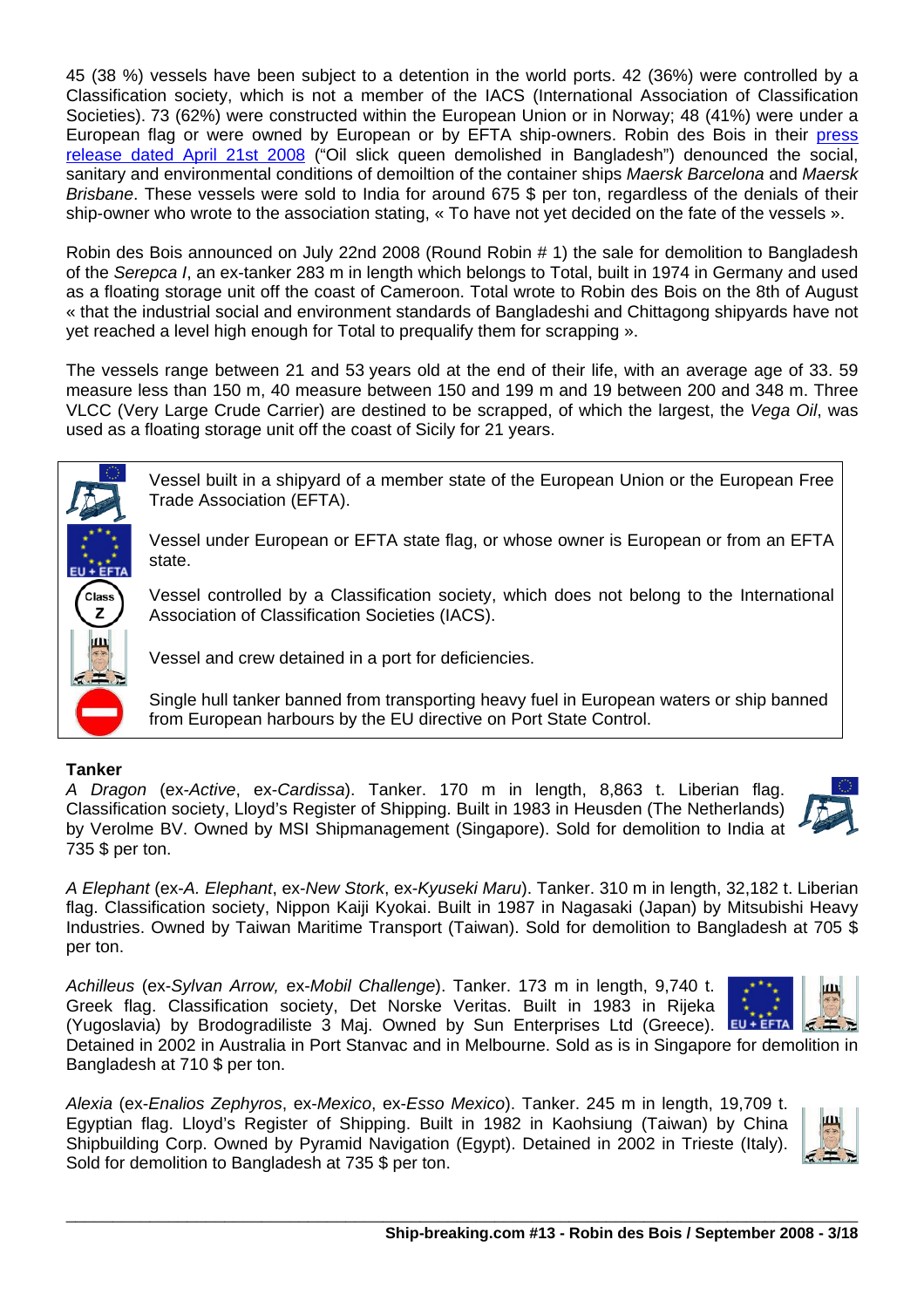*American Explorer*. Tanker. 181 m in length, 8,402 t. United States flag. Unknown classification society. Built in 1958 in Pascagoula (United States) by Ingalls Shipyards. Owned by United States Maritime Administration. Sold for demolition in America, she left the Beaumont Reserve Fleet (Texas) for the Southern Scrap Materials shipyard of New-Orleans. Sold for 1,052,788 \$ US, i.e.125 \$ per ton.

*Andaman Wind* (ex-*Nata*, ex-*Vachnadze*).Tanker. 151 m in length, 5,594 t. Liberian flag. Classification society, Det Norske Veritas. Built in 1985 in Split (Croatia, ex-Yugoslavia) by Brodosplit. Owned by Eastwind Shipmanagement (Singapore). Sold for demolition to Bangladesh.

*Ariana I* (ex-*Al Funtas*, ex-*Middletown*). Tanker. 336 m in length, 40,900 t. Liberian flag. Classification society, Lloyds Register of Shipping. Built in 1983 in Kure (Japan) by Ishikawajima-Harima. Owned by Dynacom Tankers (Greece). Detained in 1998 in Rotterdam (The Netherlands). Sold for demolition to Bangladesh at 715 \$ per ton. It is the fourth VLCC (Very Large Crude Carrier) sent to be demolished this year.

*Artemis* (ex-*Royal Arrow*, ex-*Mobil Courage*). Tanker. 173 m in length, 9,710 t. Greek flag. Classification society, Det Norske Veritas. Built in 1983 in Split (Yugoslavia) by Brodosplit. Owned by Sun Enterprises Ltd (Greece). Sold as is in Singapore for demolition in Bangladesh at 710 \$ per ton.

*Baltic Pride* (ex-*Inkerman*, ex-*Mys Khrustalnyy)*. Tanker. 115 m in length, 3,050 t. Liberian flag. Classification society, Russian Maritime Register of Shipping. Built in 1981 in Rauma (Finland) by Rauma Repola Oy. Owned by

Riga Transport Fleet (Latvia). Detained in 2003 in Las Palmas (Spain). Sold for demolition to India at 765 \$ per ton.

*BPP 11*. Tanker. 74 m in length, 890 t. Thai flag. Sold for demolition to Bangladesh.

*Cobra* (ex-*Chilham Castle*, ex-*Ras Al Jlayah*). Tanker. 170 m in length, 7,499 t. Dominican flag. Classification society, Lloyd's Register of Shipping. Built in 1982 in Keelung (Taiwan) by China Shipbuilding Corp. Owned by Polembros Shipping (Greece). Sold for demolition to Bangladesh at 800 \$ per ton.

*Diola* (ex-*Diokl*, ex-*Sakhalinneft*). Tanker. 106 m in length, 2,296 t. Russian flag changed to a Cambodian flag for her last trip. Classification society, Russian Maritime Register of Shipping. Built in 1973 in Rauma (Finland) by Rauma-Repola Oy. Owned by Rimsco (Russia). Sold for demolition to Bangladesh.

*Enterprise* (ex-*Ocean Enterprise*, ex-*New Atlantia*, ex-*Atlantia*). Tanker. 243 m in length, 16,228 t. Tuvalu flag changed to Mongolian flag for her last trip. Unknown classification society; classified by American Bureau of Shipping until November 2007. Built in 1979 in Ariake (Japan)

by Hitachi Heavy Industries. Owned by Ocean Tankers (Singapore). Sold as is in Singapore for demolition in Bangladesh at 735 \$ per ton. The permit for her demolition was originally cancelled then reestablished by the Court of Appeal. According to some the cancelling of the permit was due to the presence of dangerous materials aboard for others it was due to litigation processes between the shipyard and the broker. Her fate is uncertain, she is still waiting to be beached.

*Golden Gate* (ex-*Neptune Dorado*, ex-*Aspilos*, ex-*Cys Pride*). Tanker. 248 m in length, 21,746 t. Greek flag. Classification society, Lloyd's Register of Shipping. Built in 1985 in Gdynia (Poland) by the shipyard "Komuny

Paryskiej". Owned by Polembros Shipping (Greece). Detained in 2000 in San Francisco (United States) and in 2003 in Trieste (Italy). Sold for demolition to India at 729 \$ per ton.





.<br>Class z









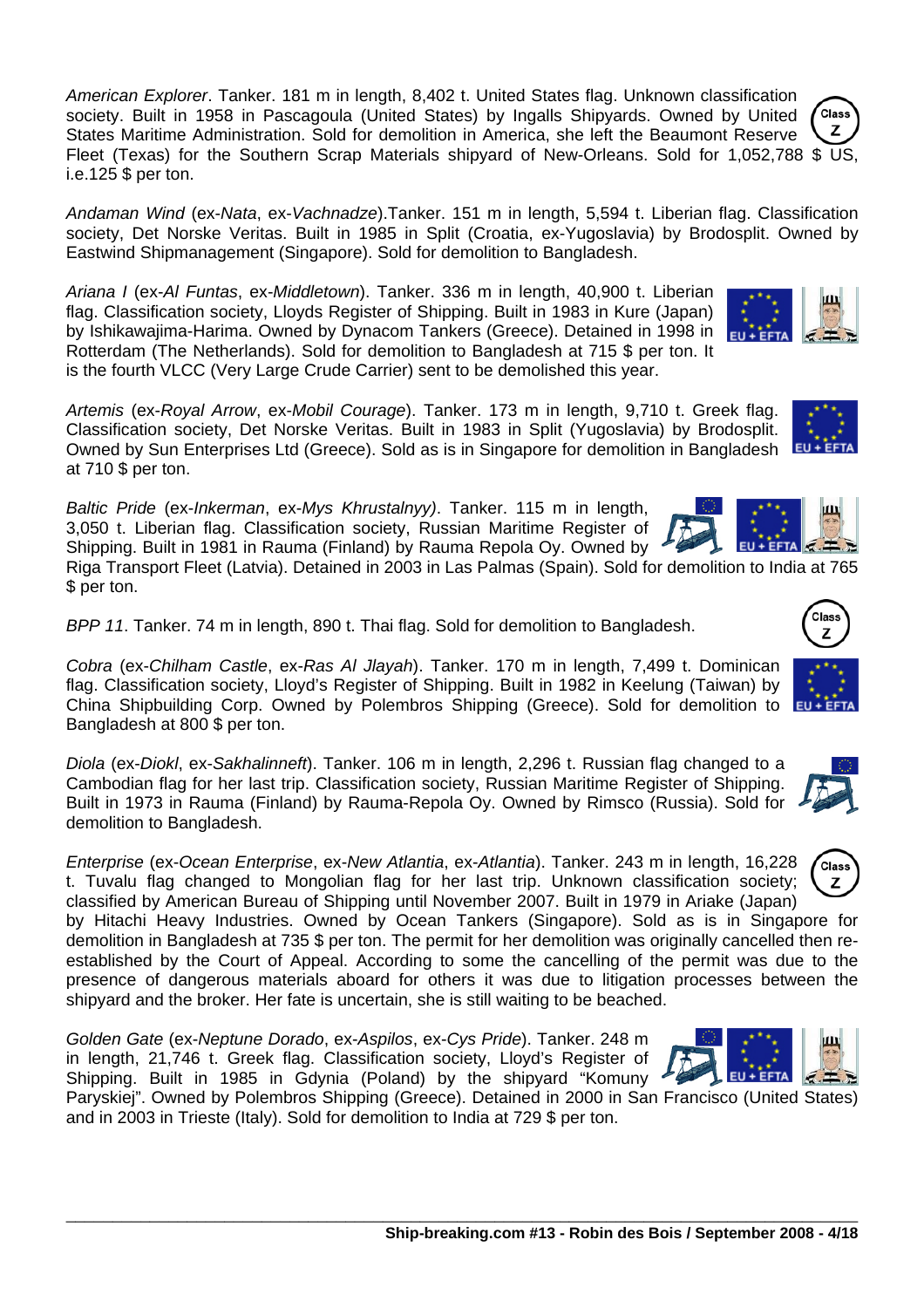*Homi Bhabha*. Tanker. 179 m in length, 9,274 t. Indian flag. Classification society, Indian Register of Shipping. Built in 1982 in Kobe (Japan) by Mitsubishi Heavy Industries. Owned by SCI (India). Single hull tanker banned from transporting heavy fuel in European waters. Sold as is in Vadinar (India) for demolition in India at 725 \$ per ton.

*Intrepid* (ex- *Madmal*, ex- *Queen Of Vevey*, ex- *Lady Monica*, ex-*Minorca*, ex-*Naxos II*, ex- *Agios Nikolaos*, ex- *Agon*, ex-*Rita*, ex-*Aurita*, ex- *Jo Gran*, ex-*Bow Gran*). Tanker used as water transporter.120 m in length, 3,752 t.

Panama flag. Classification society, Hellenic register of Shipping. Built in 1970 in Moss (Norway) by Moss Rosenberg. Owned by Laskaridis Shipping Co Ltd (Greece). Sold for demolition to India at 1.000 \$ per ton. Large quantities of stainless steel.

*Jag Prayog* (ex-*Stavropol*). Tanker. 170 m in length, 7,342 t. Indian flag changed to a Mongolian flag for her last trip. Classification society, Indian Register of Shipping. Built in 1982 in Skaramanga (Greece) by Hellenic Shipyard. Owned by Great Eastern Shipping Co Ltd (India). Sold as is in New Mangalore (India) for demolition in Bangladesh at 710 \$ per ton.

*Jose Fuchs*. Tanker. 215 m in length, 12,600 t. Argentinian flag. Classification society, Lloyd's Register of Shipping. Built in 1982 in Ensenada (Argentina) by AFNE. Owned by Antares Naviera SA (Argentina). Single hull tanker banned from transporting heavy fuel in European waters. Sold for demolition as is in Argentina at 560 \$ per ton. Demolition destination unknown.

*Kalamazoo*. Tanker. 200 m in length, 13,622 t. American flag. Unknown classification society. Class<sup>7</sup> Built in 1973 in Quincy (United States) by General Dynamics. Vessel served in the US Navy z decommissioned in 1996. Owned by United States Maritime Administration. Sold for demolition in the United States to the Esco Marine de Brownsville (Texas) shipyard at 1,465,726 \$ i.e.108 \$ per ton.

*Kurnia Sentosa* (ex-*Permina XX*, ex-*Bruce Celine*). Tanker. 100 m in length. Indonesian flag. Classification society Biro Klasifikasi Indonesia. Built in 1971 in Bremerhaven (Germany) by Rickmers. Owned by Mammiri Lines (Indonesia). Sold for demolition to Bangladesh.

*Manuel Avila Camacho*. Tanker. 170 m in length, 6,313 t. Argentinian flag. Unknown classification society. Built in 1973 in Lobith (The Netherlands) by De Hoop. Owned by PEMEX (Mexico). Sold as is in Mexico for demolition in India for 2.3 million US \$, i.e. 364 \$ per ton.

*Mariano Moctezuma*. Tanker. 170 m in length, 6,328 t. Mexican flag. Unknown classification society. Built in 1974 in Lobith (The Netherlands) by De Hoop. Owned by PEMEX (Mexico). Sold as is in Mexico for demolition in India at 2.9 million \$ i.e. 458 \$ per ton.

*Nansa* (ex-*Oriental Miracle*, ex-*Dwima*, ex-*Sano Maru*). Tanker. 80 m in length, 984 t. Singapore flag. Classification society, Nippon Kaiji Kyokai. Built in 1980 in Hakata (Japan) by Hakata Zosen. Owned by SM Lito Shipmanagement (Singapore). Sold for demolition to Bangladesh.

*Ocean Treasure* (ex-*Asterias I*, ex-*Campobierzo*). Tanker. 139 m in length, 3,421 t. Unknown Flag. Unknown classification society. Built in 1971 in Cartagenia (Spain) by Bazan. Owned by Azure Services (Greece). Demolition destination unknown.

*Oil Ambassador* (ex-*German Trader*, ex-*Chembulk Trader*, ex-*Trader*, ex-*Stolt Trader*, ex-*Ricci*, ex-*Globe Orient*). Tanker. 155 m in length, 6,397 t. Panama flag. Classification society, Germanischer Lloyd. Built in 1981 in Uwajima (Japan) by Uwajima Zosensho.

Owned by China Chance Shipping (Hong Kong, China). Detained in 2001 in Baltimore (United States), in 2002 in Iquique (Chile), in 2005 in Purfleet (United Kingdom) twice in Hamburg (Germany), also in 2006

















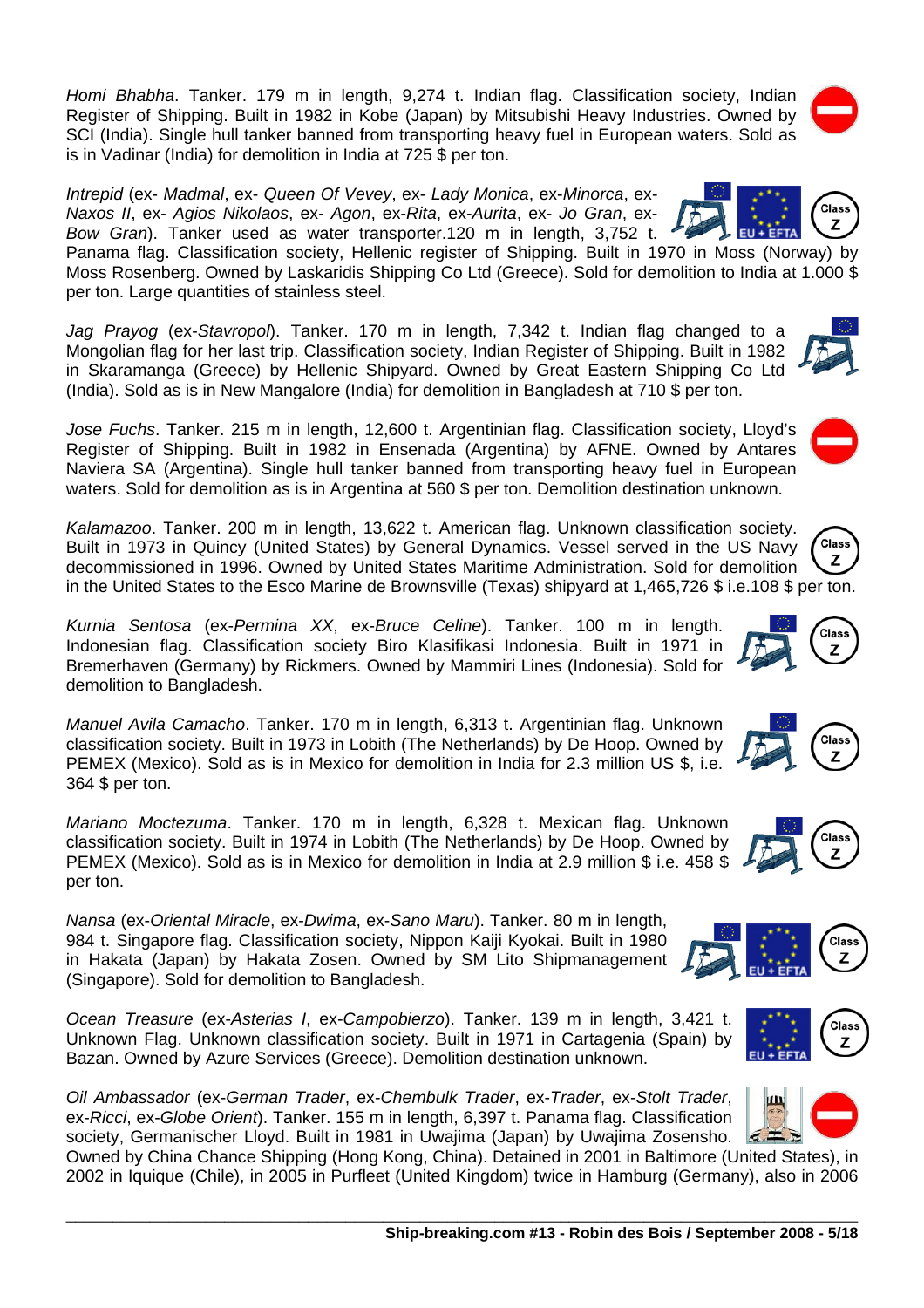in Kunsan (Korea) and Hong Kong and finally in 2007 in Mundra (India). Banned from European harbours since November 30<sup>th</sup> 2005 under the EU directive 95/21/EC on Port State Control. Sold for demolition to India.



*Oil Ambassador***, Cochin November 21st 2007 © Hans Rosenkranz**

*Scotia Wind* (ex-*Atair Star*, ex-*Makatsariya*, ex- *Kapitan Makatsariya*). Tanker. 151 m in length, 7,550 t. Liberian flag. Classification society, Det Norske Veritas. Built in 1984 in Split (Yugoslavia) by Brodosplit. Owned by Eastwind Ship Management (Greece). Detained in 2008 in Las Palmas (Spain). Sold for demolition to Bangladesh at 800 \$ per ton.

*Siam Veera* (ex-*Fukuun*, ex-*Fukuun Maru n°23*). Tanker. 78 m in length, 837 t. Thai flag. No Classification society, according to the last state port inspection. Built in 1976 in Takuma (Japan) by Sanuki Shipbuilders. Owned by Siam Mongkol Marine Co Ltd (Thailand). Sold for demolition to Bangladesh.

*Sri Kantang* (ex-*Choke Navee 4*, ex-*Jasa*, ex-*Sanyu Maru*, ex-*Sansho Maru n°5*). Tanker. 76 m, 896 t in length. Thai flag. Unknown classification society. Built in 1973 in Imabari (Japan) by Asakawa). Owned by CSK Marine (Thailand). Sold for demolition to Bangladesh.

*Star X* (ex-*Goksu*, ex-*Dona Selina*, ex-*Caprina*, ex-*Supreme Trader*, ex-*Yudai Maru*). Tanker converted into a vegetal oil carrier. 145 m in length, 4,471 t. Panama flag. Unknown classification society. Built in 1973 in Kochi (Japan) by Imai Zosen. Sold for demolition to India.

*Trader* (ex-*Polytrader*). Tanker. 263 m in length, 18,656 t. Russian flag. Unknown classification society. Built in 1978 in Uddevalla (Sweden) by Uddevallavarvet. Owned by Transcom Shipping (Russia). Sold as is in Mourmansk for demolition in Bangladesh at 501 \$ per ton.

*Truckee*. Tanker. 199 m in length, 10,994 t. American flag. Decommissioned from the Navy register in 1997. Built in 1955 in Camden (United States) by New York Shipbuilding Corp. This former US Navy fleet oiler served from 1955 to 1994 notably in the 6th Fleet during the Cuban missile crisis in 1961. Owned by The United States Maritime Administration. Sold for demolition to The United States, she left the James River reserve fleet (Virginia) for Bay Bridges Enterprises shipyard in Chesapeake (Virginia). Sold for 1,231,328 \$ i.e.112 \$ per ton.







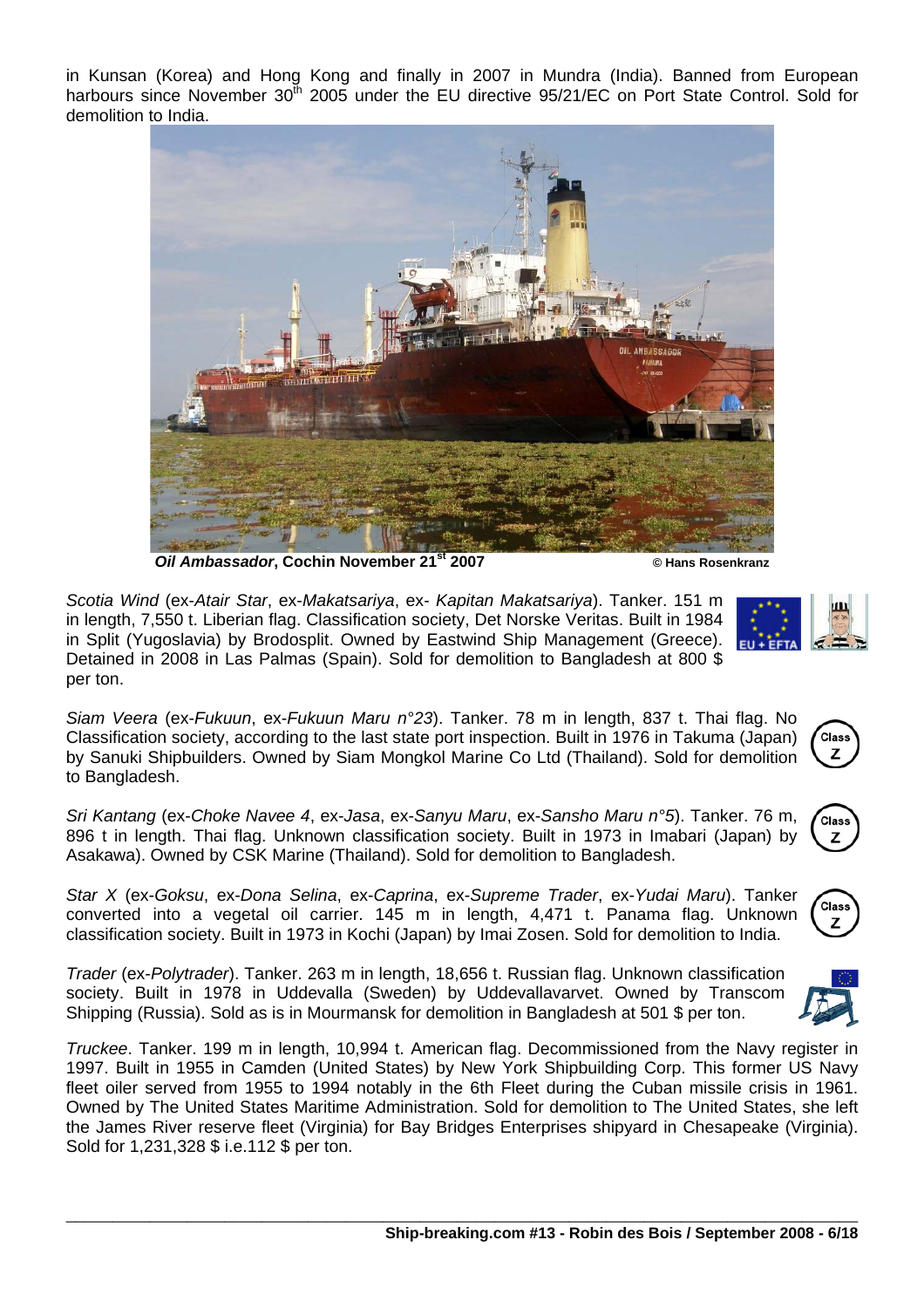*Vega Oil* (ex-*Agip Sicilia*). Tanker used as floating storage and production unit off the coast of Sicily since 1986. 348 m in length, 41,000 t. Italian flag. Classification society, RINA. Built in 1972 in Monfalcone (Italy) by Italcantieri. Owned by Edison Oil (Italy). In May 2008, the Italian authorities concluded



that there was a high risk of sinking due to a series of structural problems; moreover the vessel contained 85,000 t of oily waters. Sold as is in Sicily for demolition in Turkey at 400 \$ per ton.



*Vega Oil* **© Harbours.net** *Agip Sicilia* **© Tomasello Letterio**

*Vicente Guerrero*. Tanker. 135 m in length, 3,584 t. Mexican flag. Unknown classification society. Built in 1967 in Kure (Japan) by Kure Zosensho. Owned by PEMEX (Mexico). Sold for demolition in Mexico at 545 \$ per ton. The first vessel to be demolished in Mexico in many years.

#### **Chemical tanker**

*Alpine Girl* (ex-*Dintel*, ex-*Quimico Lisboa*, ex-*Chemist Lisbon*). Chemical tanker. 110 m in length, 2,440 t. Bahamas flag. Classification society, Germanischer Lloyd. Built in 1975 in Lübeck (Germany) by Orenstein & Koppel. Owned by Mermaid Marine Management (United Kingdom). Sold for demolition to India.

*Alpine Lady* (ex-*Dommel*, ex-*Multitank Antares*, ex-*Chemico Leixoes*). Chemical tanker. 2,440 t. Bahamas flag. Classification society, Germanischer Lloyd. Built in 1977 in Lübeck (Germany) by Orenstein & Koppel. Owned by Mermaid Marine Management (United Kingdom). Detained in 2008 in Castellon de la Plana (Spain). Sold for demolition to India.

*Goodrich Bay* (ex-*Harold La Borde*). Chemical tanker. 140 m in length, 4,181 t. Liberian flag. Classification society, Lloyd's Register of Shipping. Built in 1984 in Sasebo (Japan) by Sasebo Heavy Industries. Owned by Chemikalien Seetransport (Germany). Detained in 2007 in Québec (Canada). Sold for demolition to Bangladesh.

*Gulf of Paria* (ex-*Trinidad and Tobago*). Chemical tanker. 140 m in length, 4,199 t. Liberian flag. Classification society, Lloyd's Register of Shipping. Built in 1984 in Sasebo (Japan) by Sasebo Heavy Industies. Owned by Chemikalien Seetransport (Germany). Detained in 1998 in Rotterdam (The Netherlands). Sold for demolition to Bangladesh.

*Lance* (ex-*Bow Lancer*, ex-*Berganger*). Chemical tanker. 173 m in length, 8,500 t. Norwegian flag (registre international). Classification society, Det Norske Veritas. Built in 1980 in Greaker (Norway) by Sarpsborg MV. Owned

by Salhus Shipping (Norway). Detained in 2001 in Ulsan (Korea). Sold for demolition to India at 1,100 \$ per ton because of large quantities of stainless steel.

\_\_\_\_\_\_\_\_\_\_\_\_\_\_\_\_\_\_\_\_\_\_\_\_\_\_\_\_\_\_\_\_\_\_\_\_\_\_\_\_\_\_\_\_\_\_\_\_\_\_\_\_\_\_\_\_\_\_\_\_\_\_\_\_\_\_\_\_\_\_\_\_\_\_\_\_\_\_\_\_\_\_\_\_\_

*Neptun* (ex-*Bow Neptun*, ex-*Bow Spring*). Chemical tanker. 170 m in length, 8,500 t. Norwegian flag (international register). Classification society, Det Norske Veritas. Built in 1976 in Szczecin (Poland) by A. Warskiego. Owned by Salhus Shipping (Norway). Sold for demolition to India at 1,175 \$ per ton.







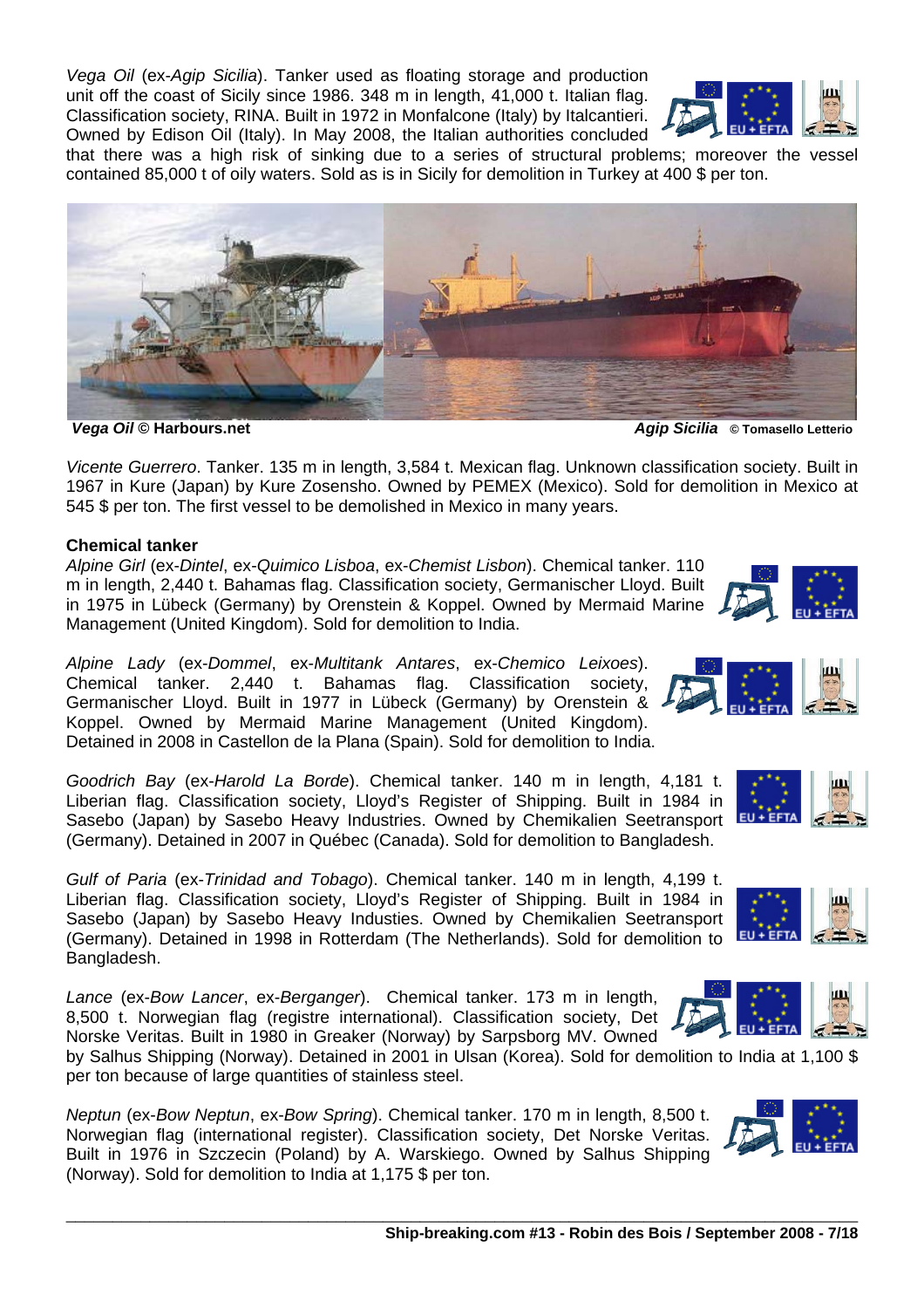*Saehan N°17* (ex-*Namhae Pioneer*). Chemical tanker. 91 m in length, 1,471 t. South Korean flag. Classification society, Korean Register of Shipping. Built in 1977 in Imabari (Japan) by Higaki. Owned by Saehan Marine Service Co Ltd (South Korea). Sold for demolition to Bangladesh.

*Stolt Guardian* (ex- *Stolt Uskok,* ex*-Maasuskok*, ex-*Uskok*, ex-*Iver Swift*, ex-*Jo Swif*t). Chemical tanker. 175 m in length. Liberian flag. Classification society, Det Norske Veritas. Built in 1983 in Eu Split (Yugoslavia) by Brodosplit. Owned by Stolt Tankers BV (The Netherlands). Sold for demolition to India at 725 \$ per ton.

# **Gas carrier**

*Charm Junior* (ex-*Prince Charming*, ex-*Descartes*). Gas carrier. 220 m in length, 14,162 t. Panamanian flag. Classification society, unknown (Bureau Veritas until October 2007). Built in 1971 in Saint-Nazaire (France) by Chantiers de l'Atlantique. In

2007, Robin des Bois protested against the sale of *Charm Junior* by Gaz de France to Taiwan Maritime Transport (Taiwan) believing that she should be demolished in a European shipyard (Ship-breaking.com 2007 pages 22,28 and 42) . Sold for demolition to Bangladesh where she is being towed.

The *Descartes*, Marseille, April 2007 **© Pascal Bredel**

*Cinderella* (ex-*Jules Range*, ex-*Jules Verne*). Gas carrier. 201 m in length, 11,353 t. Saint Vincent and Grenadines flag. Classification society, Bureau Veritas**.** Built in 1965 in Le Trait (France) by Ateliers de la Seine. Owned by Taiwan Maritime Transport (Taiwan). Sold as is in Karimum for demolition in India where it is being tugged. 775 \$ per ton. 300 t of aluminium.

*Farhan* (ex-*Escorpio Gas*, ex-*Haugvik*, ex-*Sigurd Jorsalfar*). Gas carrier. 79 m in length, 3,582 t. Unknown flag. Unknown classification society; class withdrawn in 2002 by Norske Veritas and transferred to a non member society of the IACS. Built in 1973 in

Waterhuizen (The Netherlands) by Pattje. Owned by Transgas Shipping Line (Peru). Sold for demolition to India.

*Halo Gas* (ex-*Hasei Maru*, ex*-Hachisei Maru*). Gas carrier. 68 m in length, 1,140 t. Thai flag. No classification society, according to the last Port State inspection in January 2007. Built in 1980 in Kinoe (Japan) by Kishimoto. Owned by World Wide Transport (Thailand). Sold for demolition to India.

*Havglimt* (ex-*Centum*). Gas carrier. 206 m in length, 14,651 t. Norwegian flag (international register). Classification society, Det Norske Veritas. Built in 1978 in Stavanger (Norway) by Moss Rosenberg. Owned by BW Gas

(Norway). Detained in 2002 and 2003 in Punta Arenas (Chile). Sold for demolition to Bangladesh at \$ 605 per ton.











Class<sup>7</sup>

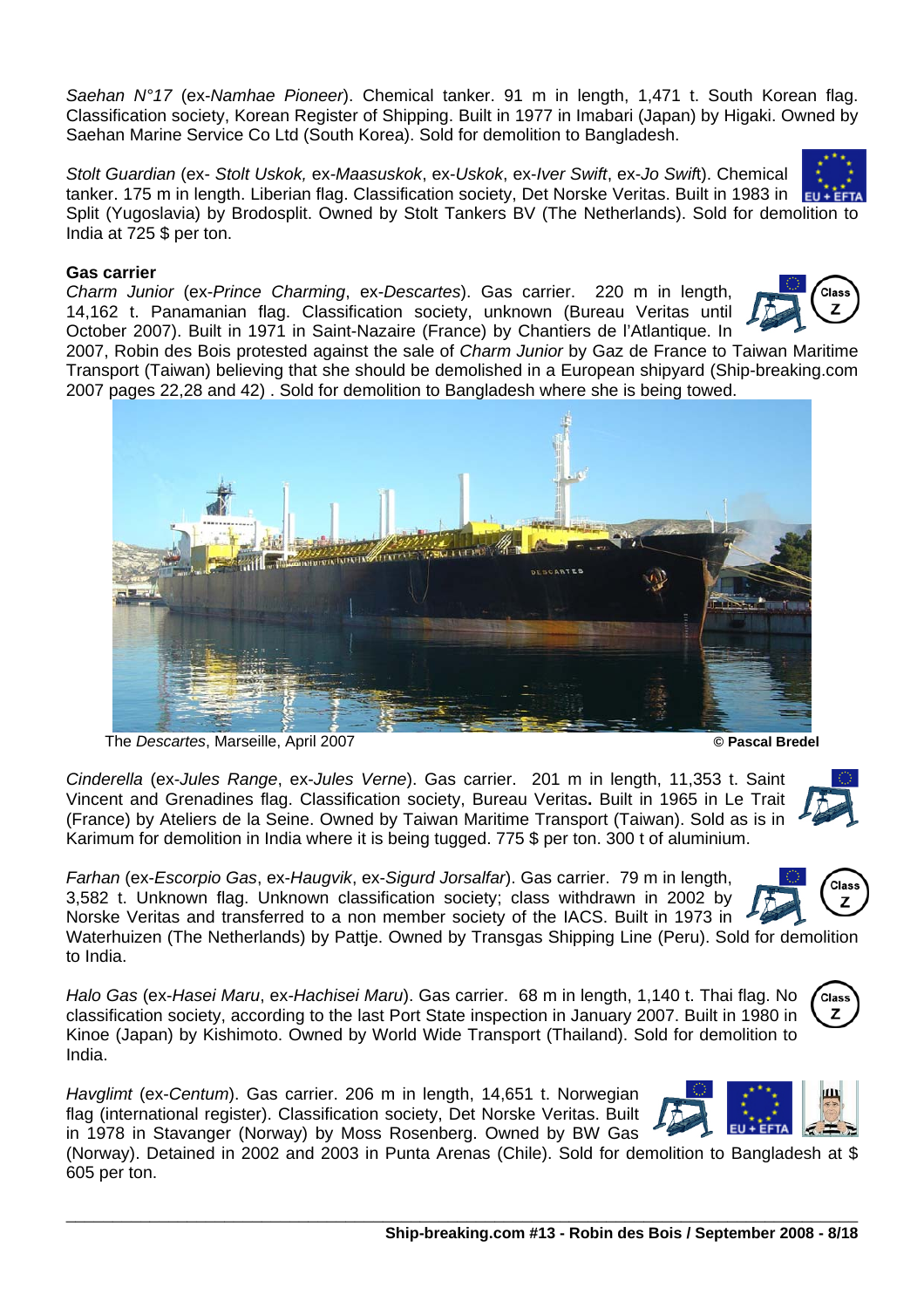\_\_\_\_\_\_\_\_\_\_\_\_\_\_\_\_\_\_\_\_\_\_\_\_\_\_\_\_\_\_\_\_\_\_\_\_\_\_\_\_\_\_\_\_\_\_\_\_\_\_\_\_\_\_\_\_\_\_\_\_\_\_\_\_\_\_\_\_\_\_\_\_\_\_\_\_\_\_\_\_\_\_\_\_\_ **Ship-breaking.com #13 - Robin des Bois / September 2008 - 9/18** 

*Laieta*. Gas carrier. 207 m in length, 14,481 t. Panama flag. Classification society, Lloyd's Register of Shipping. Built in 1970 in El Ferrol (Spain) by Astano**.** Owned by Del Norte SA (Spain). Sold as is in Algeciras at an agreed price of 910 \$ per ton. After the drop in the prices of metals impacted the price offered by the Indian ship breakers she was resold for demolition to Bangladesh where she arrived on August  $25<sup>th</sup>$ . 750 \$ per ton.

#### **Reefer**

*Akebono Reefer* (ex-*Akebono Star*). Reefer. 145 m in length, 4,416 t. Liberian flag. Classification society, Bureau Veritas. Built in 1980 in Ariake (Japan) by Hitachi. Owned by Eastwind Hellas (Greece). Sold for demolition to India at 730 \$ per ton.

*Argenta* (ex-*Argo*, ex-*Sakura Rex*, ex-*Sakura Reefer*). Reefer. 145 m in length, 4,415t. Saint-Vincent-and-Grenadines flag. Class suspended in May 2008 by Germanischer Lloyd. Built in 1979 in Ariake (Japan) by Hitachi Zosen

KK. Owned by Polaris Maritime (United Kingdom). Detained in Rijeka (Croatia) in 2000 and in Valpariso (Chile) in 2008. Sold for demolition to India at 685 \$ per ton.

*Armont* (ex-*Sun*, ex-*Semper Fidelis*, ex-*Inca*). Reefer. 101 m in length, 1,748 t. Cambodian flag. Classification society, Germanischer Lloyd. Class withdrawn in April 2008. Built in 1978 in Groningen (The Netherlands) by Nieuwe Noord.

Jumboized in 1983. Owned by Hongzhou Shipping Co Ltd. Detained twice in 1999 in Villagarcia de Arosa (Spain), in Las Palmas (Spain), Pusan (Korea) and Nakhodka (Russia) in 2004, and in Otaru (Japan) in 2006, and finally in 2007 in Dalian (China). Sold for demolition to India at 670 \$ per ton.

*Courier* (ex-*Export Courier*). Reefer. 150 m in length, 6,700 t. American flag. Unknown classification society. Built in 1962 in Chester (United States) by Sun Shipbuilding. Owned by United States Maritime Administration. Sold for demolition in The United States to Southern Scrap Materials shipyards of New Orleans at 622,588 \$, i.e. 93 \$ per ton.

*Dean* (ex-*Atlantic Spirit*, ex-*Honolulu*). Reefer. 155 m in length, 6,725 t. Maltese flag. Classification society, Germanischer Lloyd. Built in 1979 in Krimpen a/d Ijssel (The Netherlands) by Giessen de Noord. Owned by Polaris Maritime (United Kingdom). Detained in 2000 in Antwerp (Belgium) and in 2006 in Valparaiso (Chile). Sold for demolition to India at 758 \$ per ton.

*Eisha* (ex-*Vista I*, ex-*Argolic*, ex-*Magellanic*, ex-*Bagno Esmeraldas*, ex-*Theodor Korner*). Reefer. 140 m in length, 4,847 t. Saint-Vincent-and-Grenadines flag. Classification society, Russian Maritime Register of

Shipping. Built in 1975 in Sandefjord (Norway) by A/S Framnaes. Owned by Ost-West-Handel Und Schiffahrt (Germany). Detained in 1998 in Foynes (Ireland). Sold for demolition to India at 765 \$ per ton.

*Eisha*, Baltic Sea, April 2006 **© Joachim Sjöström** 





**Class** z

EU + EFTA



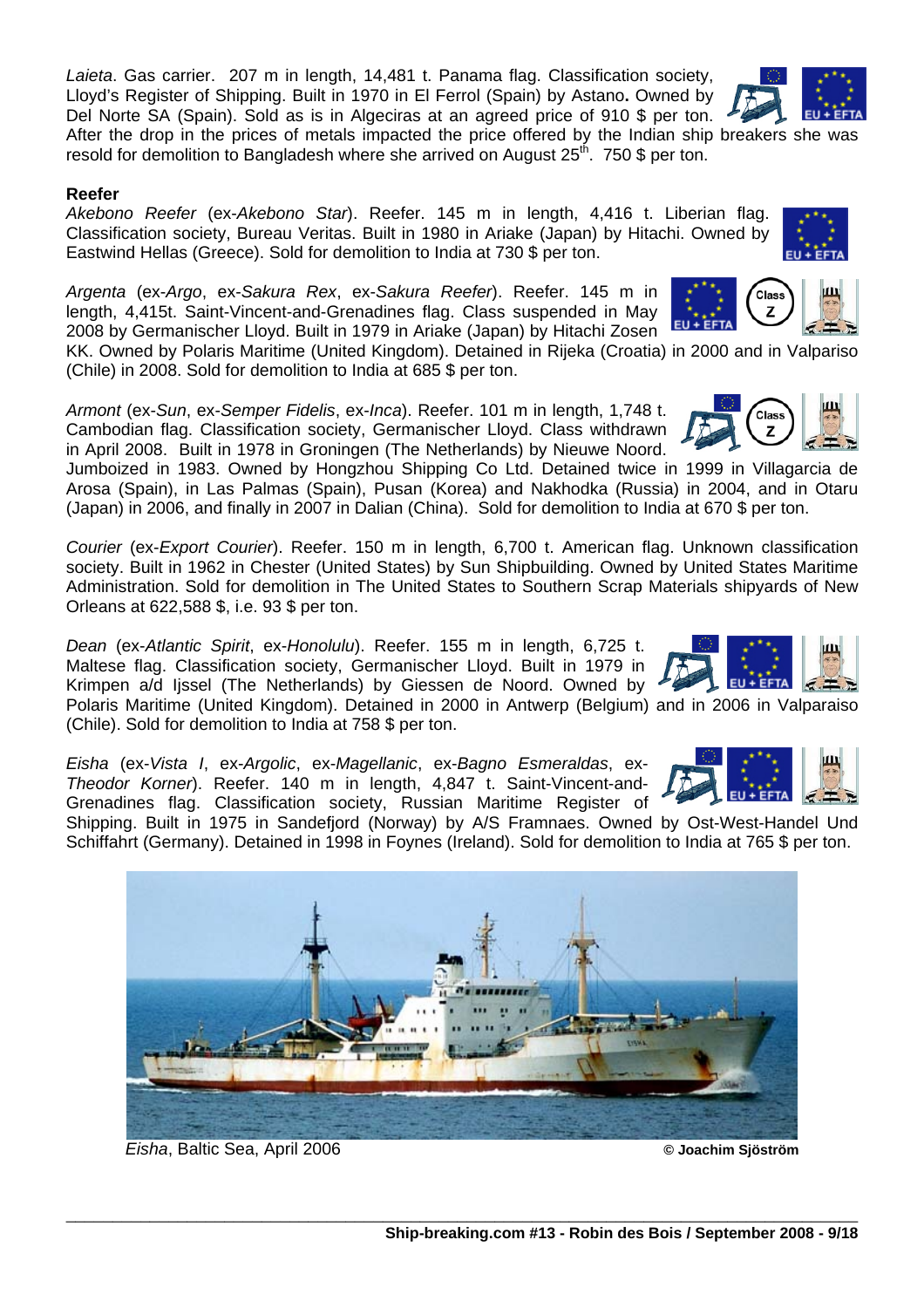\_\_\_\_\_\_\_\_\_\_\_\_\_\_\_\_\_\_\_\_\_\_\_\_\_\_\_\_\_\_\_\_\_\_\_\_\_\_\_\_\_\_\_\_\_\_\_\_\_\_\_\_\_\_\_\_\_\_\_\_\_\_\_\_\_\_\_\_\_\_\_\_\_\_\_\_\_\_\_\_\_\_\_\_\_ **Ship-breaking.com #13 - Robin des Bois / September 2008 - 10/18** 

*Frio Kyknos* (ex-*Sun Reefer*, ex*-Reefer Snow*, ex-*Bosco Snow*, ex-*Skylark*). Reefer. 92 m in length, 2,000 t. Panamean flag. Classification society, Nippon Kaiji Kyokai. Built in 1982 in Hachinoe (Japan) by Kitanihon. Owned by Laskaridis Shipping Co EU+EFTA (Greece). Detained in 1999 in Ijmuiden (The Netherlands) and in 2000 in Antwerpen (Belgium). Sold for

*Frio Marathon* (ex-*Cool Alex*, ex*-Frio Bergen*, ex-*Yoshino Reefer*). Reefer. 137 m in length, 4,151 t. Panama flag. Classification society, Nippon Kaiji Kyokai. Built in 1983 in Chofu (Japan) by Kyokuyo. Owned by Laskaridis Shipping (Greece). Detained in

demolition to Bangladesh.

2007 in Jacksonville (United States) and in 2007 in Ijmuiden (The Netherlands). Sold for demolition to Bangladesh at 710 \$ per ton.

*Karat* (ex-*Sunny Maria*, ex-*Karat Reefer*, ex-*Issli*, ex-*Snowdrop*). Reefer. 67 m in length, 800 t. Belize flag. Classification society, Russian Maritime register of Shipping. Built in 1978 in Skali (Faroe Islands) by Skala Skipasmidja. Owned by Ship deal Corp (Russia). Detained in 2006 in Las Palmas (Spain). Sold for demolition to China.

*Lafayette* (ex-*Blue Diamond I*, ex-*Golden Tasanee I*, ex-*Golden Tasanee*, ex-*Karskoye More*).Reefer. 186 m in length, 9,818 t. Russian flag. Classification society, Russian Maritime register of Shipping. Built in 1971 in La Seyne (France) by Chantiers de la Méditerranée. Owned by Orléans Shipping Co (Malte). Sold as is in China for demolition in India at 682 \$ per ton.

*Morillo*. Reefer. 155 m in length, 6,200 t. Cook Islands flag. Classification society, Germanischer Lloyd. Built in 1971 in Bergen (Norway) by Bergens MV. Owned by Holy House Shipping (Sweden). Detained in Hamburg

(Germany) in 1999 and in Pascagoula (United States), Saint-Petersburg (Russia) Uddevalla (Sweden) and in Antwerpen (Belgium) in 2002. Sold for demolition to India at 730 \$ per ton.

*Nordic Bay* (ex-*Kalypso*, ex-Curacao Reefer, ex-Isla Pinta, ex*-Rio Babahoyo*). Reefer. 144 m in length, 4,300 t. Saint-Vincent-and-Grenadines flag. Classification society, Russian Maritime Register of Shipping. Built in

1980 in Tonsberg (Norway) by Kaldnes MV. Owned by Ost-West Handel und Schiffahrt (Germany). Detained in Saint-Petersburg (Russia) in 1998, in Gdansk (Poland) in 2001, in Gdynia (Poland) and in New Orleans (United States) in 2002, in Piraeus (Greece) in 2003 and in 2005 in Koper (Slovenia). Sold for demolition to India at 730 \$ per ton.

*Nordic Cape* (ex-*Kirki*, ex-*Balboa Reefer*, ex-*Isla Fernandina*, ex-*Rio Esmeraldas*). Reefer. 144 m in length, 4,300 t. Saint-Vincent-and-Grenadines flag. Classification society, Russian Maritime Register of  $\blacktriangleright$ .

Shipping. Built in 1979 in Drammen (Norway) by Drammen Slip. Owned by Ost-West Handel und Schiffahrt (Germany). Detained in 2000 in Southampton (United Kingdom) for 50 days, in 2002 in Jacksonville (United States), in 2004 in Saint-Petersburg (Russia) for 112 days, and in 2005 in Paldiski (Estonia). Sold for demolition to India at 735 \$ per ton.

*Nordic Ice* (ex-*Armonia*, ex-*Reno*, ex-*Orenoco Reefer*, ex-*Isla Isabela*, ex-*Paquisha*, ex-*Rio Palora*). Reefer. 144 m in length, 4,300 t. Saint-Vincent-and-Grenadines flag. Classification society, Russian Maritime Register of Shipping. Built in 1981 in Drammen (Norway) by Drammen Slip. Owned by Ost-West Handel und Schiffahrt (Germany). Sold for demolition to India at 735 \$ per ton.

*Nordic Star* (Ex-*Ariadne*, ex-*Lilia I*, ex-*Malicia*, ex-*Malibu Reefe*r, ex-*Isla Genovesa*, ex-*Rio Chone*). Reefer. 144 m in length, 4,675 t. Saint-Vincentand-Grenadines flag. Classification society, Russian Maritime Register of

Shipping. Built in 1980 in Drammen (Norway) by Drammen Slip. Owned by Ost-West Handel und Schiffahrt (Germany). Detained in 1999 in Antwerpen (Belgium), in 2002 in Saint-Petersburg (Russia)











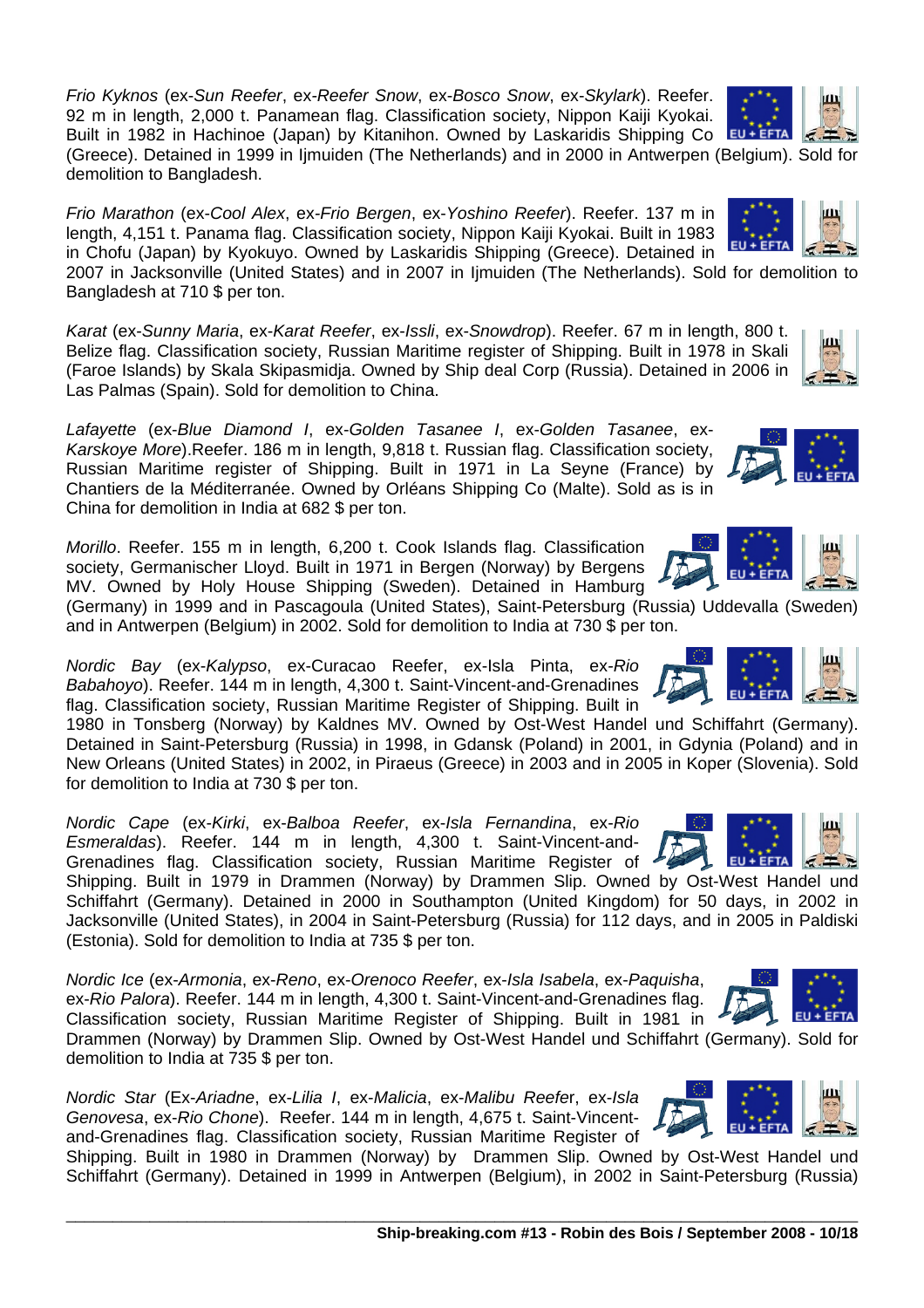\_\_\_\_\_\_\_\_\_\_\_\_\_\_\_\_\_\_\_\_\_\_\_\_\_\_\_\_\_\_\_\_\_\_\_\_\_\_\_\_\_\_\_\_\_\_\_\_\_\_\_\_\_\_\_\_\_\_\_\_\_\_\_\_\_\_\_\_\_\_\_\_\_\_\_\_\_\_\_\_\_\_\_\_\_ **Ship-breaking.com #13 - Robin des Bois / September 2008 - 11/18** 

and in 2005 in Paldiski (Estonia). She was originally destined to be sold to India for demolition as her sisterships yet due to the drop in local metal prices and demolition tariffs her owners preferred to resell her to Bangladesh at 700 \$ per ton.

*Pietari Flame* (ex-*Swan River,* ex-*R.P. Jamaica*, ex-*California Maru*). Reefer. 160 m in length, 6,893 t. Saint-Vincent-and-Grenadines flag. Classification society, Germanischer Lloyd. Built in 1978 in Onishi (Japan) by Kurushima. Owned by Ost-

West Handel und Schiffahrt (Germany). Detained in Port Adelaide (Australia) in 2000 and in Saint-Petersburg (Russia) and Ponta Delgada (Portugal) in 2007. Sold for demolition to India**.** 

*Rainfrost* (ex-*Kapitan Degtyar,* ex-*Ulbanskiy Zaliv*). Reefer. 152 m in length, 7,419 t. Panama flag. Classification society, Russian Maritime Register of Shipping. Built in 1985 in Wismar (Germany) by Mathias Thesen. Owned by

Laskaridis Shipping Co (Greece). Detained in 2003 in Las Palmas (Spain) and twice Dutch Harbor, Alaska, (United States). Sold for demolition to Bangladesh at 700 \$ per ton.

*Rigel*. Reefer. 153 m in length, 8,097 t. American flag. Classification society, American Bureau of Shipping untill 1995. Built in 1955 in Pascagoula (United States) by Ingalls Shipyard. Owned by the United States Maritime Administration . She was sold for demolition in the United States

to the All Star Metals Shipyards of Brownsville (Texas) at 469,626 \$ i.e. 58 \$ per ton and left the James River Reserve Fleet (Virginia).

*Snow Flowe*r (ex-*Malayan Empress*). Reefer. 173 m in length, 9,220 t. Icook Islands flag. Classification society, Lloyd's Register of Shipping. Built in 1972 in La Ciotat (France) by Ateliers et Chantiers de La Ciotat. Owned by Holy House Shipping AB (Sweden). Detained in 1997 in Rotterdam (The

Netherlands), and in 2008 in Philadelphia (United States) and Sheerness (United Kingdom). Sold for demolition to India. 704 \$ per ton.



*Spring Reefer* (ex-*Neamma*, ex-*Hana*, ex-*Natalie*, ex-*Capo Frio*, ex-*Tizi N'tichka*, ex-*Polar Diamant*). Reefer. 98 m in length, 1,888 t. Comores Islands flag. Classification society, Lloyd's Register of Shipping. Built in 1971 in Solvesborg (Sweden). Owned by Dina Shipping & Trading Co (Egypt). Sold for demolition to India. 672.5 \$ per ton.

*Tai Zhong* (ex-*Yuuta Maru*). Reefer. 70 m in length, 908 t. Kiribati flag. Classification society, Nippon Kaiji Kyokai. Built in 1982 in Kushikino (Japan) by Minarri-Kyushu. Owned by Shandong Zhonglu Fishery Shpg (China). Detained in 2002 in Ishinomaki and in Shimizu (Japan). Sold for demolition to Bangladesh.













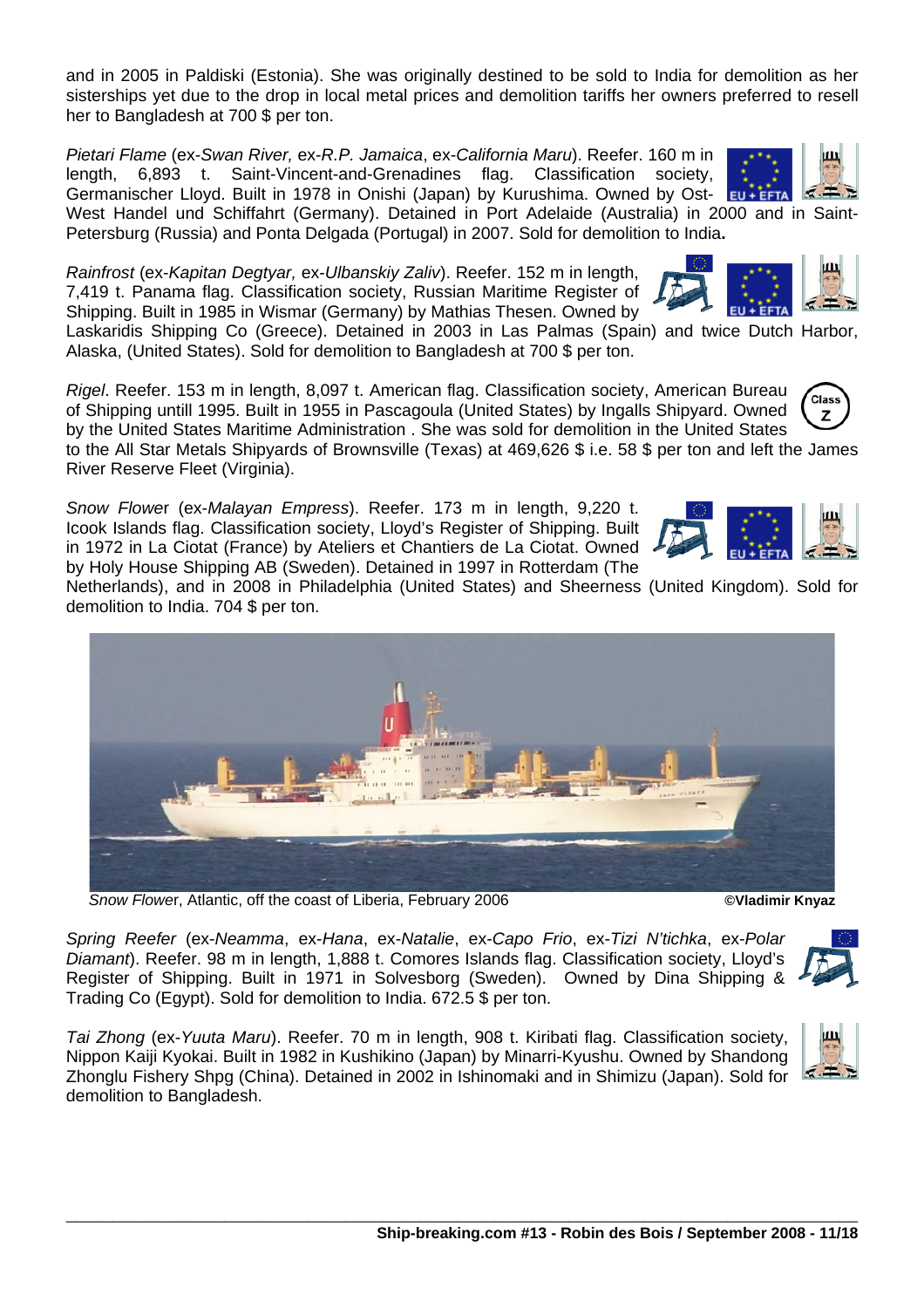#### **Ferry**

*Carmen Del Mar* (Ex-*Villa de Agaete*, ex-*Floria*). Ferry. 101 m in length, 3,458 t. Saint-Vincent-and-the-Grenadines flag. Classification society, Lloyd's Register of Shipping. Built in 1970 in Helsinki (Finland) by Wartsila. Former Silja Line ferry on the Stockholm-Turku route in the Baltic Sea. She

was sold in 1975, sailed in the Canary Islands for Trasmediterránea, and from 2002 onwards, for the Escomar Ferries services from Spain to the Balearic Islands. Detained in 2006 and in 2007 in Spain. Sold to Polaris Maritime Ltd (United Kingdom) in 2008 and then resold for demolition to India.

*Crown* (ex-*Byblos*, ex*-Crown M*, ex-*Jupiter*, ex-*Black Watch*). Ferry. 141 m in length, 7,303 t. Comorian flag. Unknown classification society. Built in 1966 in Lübeck (Germany) by Lübecker Flender. For twenty years, she was co-

owned by Fred Olsen Line and Bergen Line and operated in summer on the Bergen – Newcastle route as *Jupiter* and in winter as the *Black Watch* cruise ship from London to the Canary Islands*.* Owned by Marlines SA (Greece). Sold for demolition to India at 672 \$ per ton.

*Jabal Ali 2* (ex-*Rethimnon*, ex-*Central n°5*). Ferry. 129 m in length, 6,069 t. Sierra Leone flag. Classification society, Hellenic Register of Shipping. Built in 1971 in Uraga (Japan) by Sumitomo for the Kobe Central Ferry Co (Japan). She sailed on the Mediterranean Sea for Anek Lines

(Greece) for close to 30 years. Bought in 2001 by Naif Marine Services Pvt (United Arab Emirates). Sold as is in Dubai for demolition in Bangladesh at 700 \$ per ton.

*Logos II* (ex-*Argo*, ex-*Antonio Lazaro*). Ferry. 109 m in length, 3,219 t. Maltese flag. Classification society, Bureau Veritas. Built in 1968 in Valencia (Spain) by Union Naval de Levante for Compania Trasmediterranea (Italy). Owned by Educational Book Exhibit (Germany). Detained in 2000 in Ancona (Italy). Sold for demolition to Turkey at 450 \$ per ton.

*Mary the Queen* (ex*-Mona's Queen*). Ferry. 104 m in length, 2,388 t. Philippines flag. Unknown classification society. Built in 1972 in Troon (United Kingdom) by Ailsa. Former ferry of the Isle of Man Steam Packet Co. Owned by MBRS Lines (Philippines) since 1995. Sold en bloc with the *Virgin Mary* for demolition to India. US \$4.7 milions for the two vessels, i.e. 633 \$ per ton.

*Philippine Dream* (ex-*Japanese Dream*, ex-*Towada Maru*. Ferry reconverted into a casino cruise r<br>Class ship in Cebu (Philippines). 132 m in length, 5,728 t. Filippino flag. Unknown classification society. Built in 1966 in Uraga (Japan) by Uraga Heavy Industries. Former train ferry on the Aomori - Hakodate route until the Seikan railroad tunnel linking the Honshu and Hokaiddo islands was completed in 1988. Sold for demolition to Bangladesh.

*Princesa Marissa* (ex-*Prinsessan*, ex-*Finnhansa*). Ferry. 134 m in length, 6,546 t. Chyras flag. Classification society, Det Norske Veritas. Built in 1966 in Helsinki (Finland) by Wartsila Oy. When launched she was the largest ferry in the Baltic Sea

she could transport 1,474 passangers for Finnlines. She was renovated and enlarged in 1972-73 and in 1980. Owned by Louis Cruise Lines (Greece). Sold en bloc with the *Serenade* for demolition to India. 8.4 million \$ for both vessels, i.e. 512 \$ per ton.

*Sinaloa Star* (ex-*Coromuel*). Ferry. 108 m in length, 3,183 t. Mexican flag. Classification society, Lloyd's Register of Shipping but the class was suspended in June 2008 at the request of the owner. Built in 1973 in Papenburg (Germany) by JL Meyer and delivered with her two sisterships

*Azteca* and *Puerto Vallarta* to Transbordadores for the La Paz-Mazatlan route in the Gulf of Mexico. Owned by Baja Ferries SA (Mexico). Sold for demolition in India.

\_\_\_\_\_\_\_\_\_\_\_\_\_\_\_\_\_\_\_\_\_\_\_\_\_\_\_\_\_\_\_\_\_\_\_\_\_\_\_\_\_\_\_\_\_\_\_\_\_\_\_\_\_\_\_\_\_\_\_\_\_\_\_\_\_\_\_\_\_\_\_\_\_\_\_\_\_\_\_\_\_\_\_\_\_

*Texas Treasure* (ex*-Island Dawn*, ex-*Discovery Dawn*, ex-Scandinavia Dawn, ex-Scandinavian Sky II, ex-Patra Express, ex-St.George). Ferry. 128 m in length, 5,396 t. Bahamas flag. Classification society, Lloyd's Register of Shipping. Built in 1968 in

















Class<sup>1</sup> z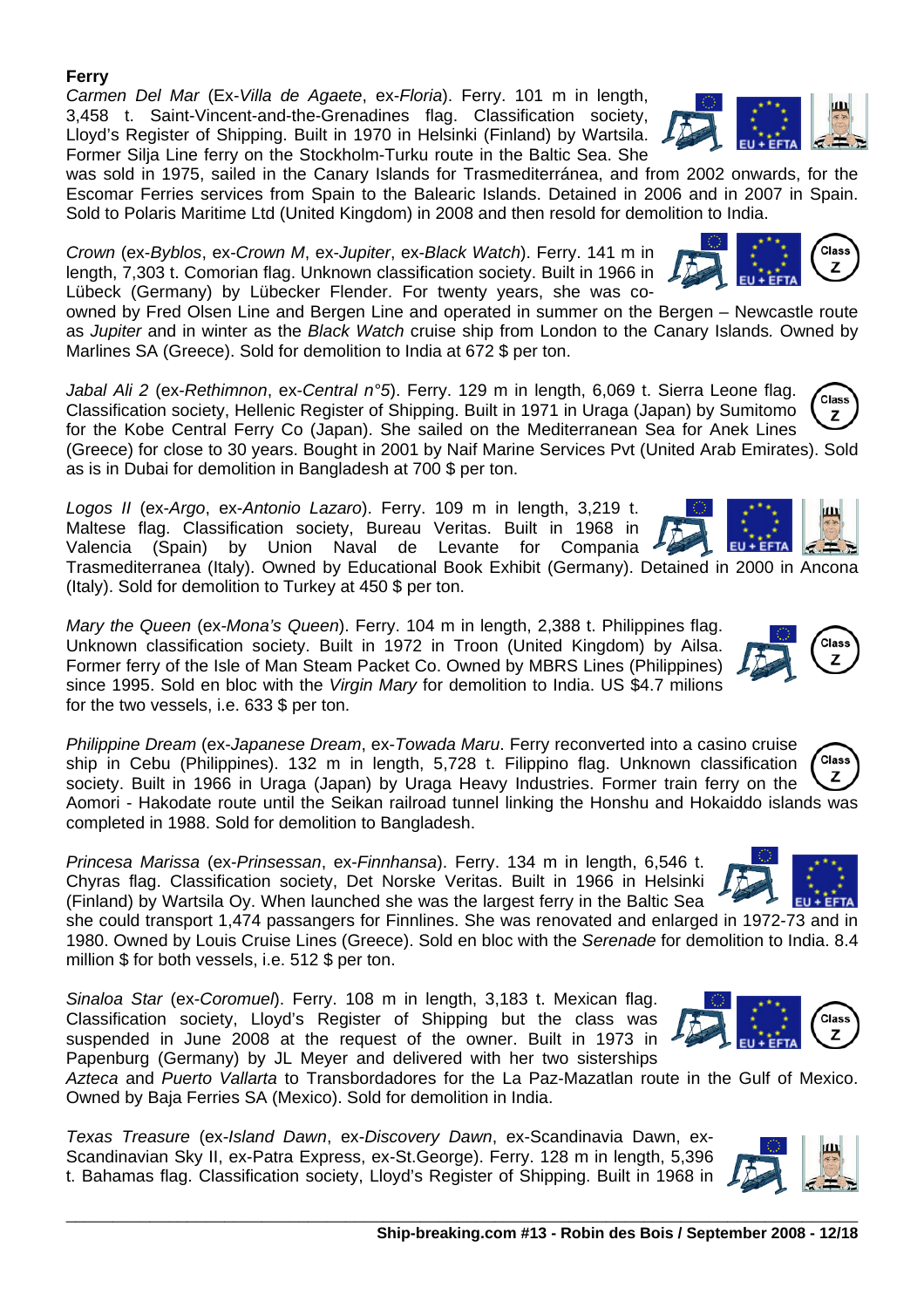Wallsend (United Kingdom) by Swan Hunter. Former Sealink car ferry until 1983. She ended up in the United States as a casino cruise ship for various companies. Owned by Discovery Dawn (United States). Detained in 2001 in Corpus Christi (United States). Sold as is for demolition to India at 460 \$ per ton.

*Tian Huai*. Ferry. 120 m in length, 3,500 t. China flag. Unknown classification society. Built in 1983 in Tianjin (China) by Xingang. Owned by China Shipping Passenger Line Co. Sold for demolition to China at 560 \$ per ton.

*Tian Jiang*. Ferry. 120 m in length, 3,500 t. Chinese flag. Unknown classification society. Built in 1984 in Tianjin (China) by Xingang. Owned by Dalian Steam Shipping (China). Sold for demolition in China at 560 \$ per ton**.** 

*Virgin Mary* (ex-*Aratika*). Ferry. 127 m in length, 5,033 t. Philippines flag. Unknown classification society. Built in 1974 in Prairie au Duc (France) by Dubigeon Normandie for Interislands Lines (New Zealand), she carried out 27,265 voyages in her 25 years of service. Resold in 1999 in MBRS Lines (Philippines). Sold for demolition to India en bloc with the Mary the Queen. 4.7 million, i.e. 633 \$ per ton.

# **Passenger ship**

*Madagascar* (ex-*Stella Maris II*, ex-*Bremerhaven*). Passenger ship. 88 m in length, 1,948 t. Ukraine flag. Unknown classification society. Built in 1960 in Bremerhaven (Germany) by Adler Werft GmbH. Renovated and transformed into a cruise ship for Sun Lines (Greece). Owned by Omiks Ltd (Ukraine). Sold for demolition in India.

*Serenade* (ex-*Mermoz*, ex-*Jean Mermoz*). Passenger ship. 162 m in length, 9,863 t. Bahamas flag. Classification society, Bureau Veritas. Built in 1956 in Saint-Nazaire (France) by Chantiers de l'Atlantique. Under the colours of the Compagnie de

Navigation Fraissinet and Cyprien Fabre, the *Jean Mermoz* sailed the Marseille /Western Africa route. After renovation in1969 in the Genova shipyards her capacity was raised to 757 passangers and 264 crew. As the *Mermoz* it became the symbol of Croisières Paquet. In 1984 the French flag was replaced by the Bahamas flag and is renovated in the Marseille shipyards. Resold in 1999 to Louis Cruise Line (Greece). Sold for demolition to India where she arrived under the name of *Serena* en bloc with the *Prinsesa Marissa.* 8.4 millions \$ for the two vessels, i.e. 512 \$ per ton.

*Serenade*, May 23rd 2008 in Port Said (Egypt) © Robert







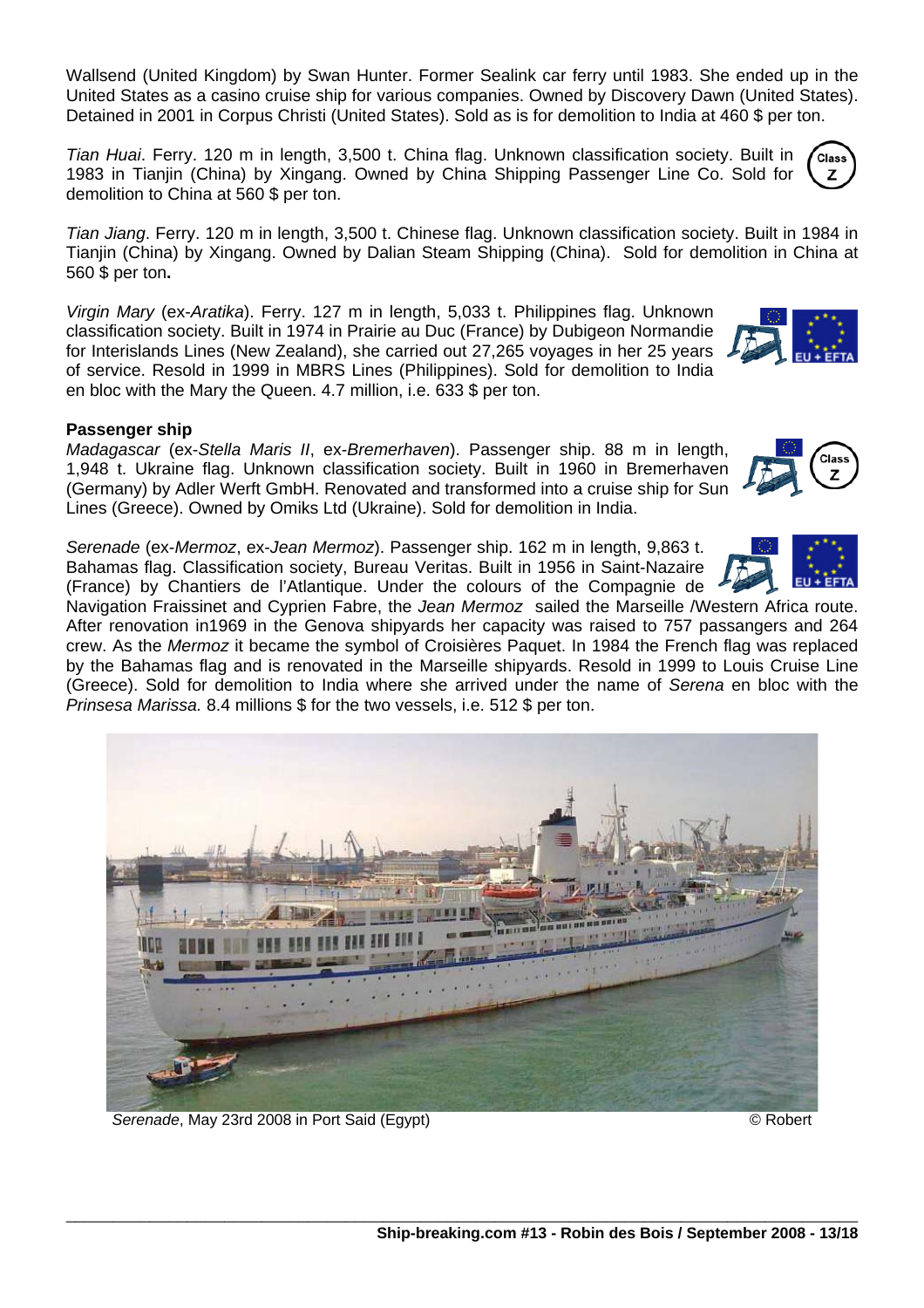#### **Fishing vessel**

*Sirichai Pomfret* (ex-*Ryuro Maru*). Fishing vessel. 82 m in length. Thai flag. Unknown classification society. Built in 1966 in Nagasaki (Japan) by Hayashikane. Sold for demolition to Bangladesh.

#### **Factory ship**

*Ponoy* (ex-*Kharovsk*). Factory ship. 83 m in length, 2,650 t. Russian flag. Classification society, Russian Maritime Register of Shipping. Built in 1976 in Nikolaiev South (Ukraine) by Chernomorskiy. Owned by FCF Sever Ltd (Russia). Sold for demolition to India.

*Sniper* (ex-*Mariya Melentyeva*). Factory ship. 62 m in length, 1,814 t. Sierra Leone flag. Classification society, Russian Maritime Register of Shipping. Built in 1986 in Stralsund (Germany, former GDR) by Volkswerft VEB. Owned by Yakim International (Russia). Sold for demolition to India.

*Sovetskoye Primorye*. Factory ship. 164 m in length, 11,000 t. Russian flag. Classification society, Russian Maritime Register of Shipping. Built in 1971 in Gdansk (Poland) by Shipyards Lenine. Owned by Preobrazheniye Trawler Fleet (Russia). Sold as is in Port Olga for demolition in India at 5.9 million \$, i.e. 536 \$ per ton.

*Victor Pleven*. Factory ship. 90 m in length, 2,413 t. French flag. Built in 1971 in Gdynia (Poland) by the Komuny Paryskie shipyards. In its time she was the largest fishing factory ship. It fished for cod up until the end of the cod fishing rights in 1992 in Newfoundland.

Withdrawn from fishing service, she left its Port of registry Saint-Malo for Lorient where she became a museum « musée de la Grande Pêche ». In 2002 she was acquired by a group of municipalities from the Lorient region. In 2008, the cost of maintenance and refurbishing was considered too high. Sold for a symbolic 1€ sum to Galloo Recycling for demolition in the Van Heyghen shipyards Ghent (Belgium).



*Victor Pleven*, in Saint-Malo, September 1990. **© Wim den Dulk**

# **Ro-Ro (passengers)**

*Agdal* (ex*-Adele J*, ex-*Serenissima*). Ro-Ro. 92 m in length, 2,048 t. Marrocan flag. Classification society, Bureau Veritas. Built in 1979 in Kiel (Germany) by Howaldtswerke DW. Owned by Compagnie Marocaine de Navigation. Detained in Genoa (Italy) in1999 and in 2006. Sold for demolition to India at 710 \$ per ton.

*Dubai Islands* (ex-*Abudhabi Diamond*, ex-*Union Glory*, ex-*Maris*, ex-*Ville De Istanbul*, ex-*Medeur Quarto*, ex-*Katina*, ex-*Ville De Gabes*). Ro-Ro. 100 m in length, 2,548 t. Saint-Vincent-and-Grenadines flag. Classification society, Russian Maritime Register of Shipping. Built in 1982 in Emden (Germany) by Cassens. Owned by Emarat







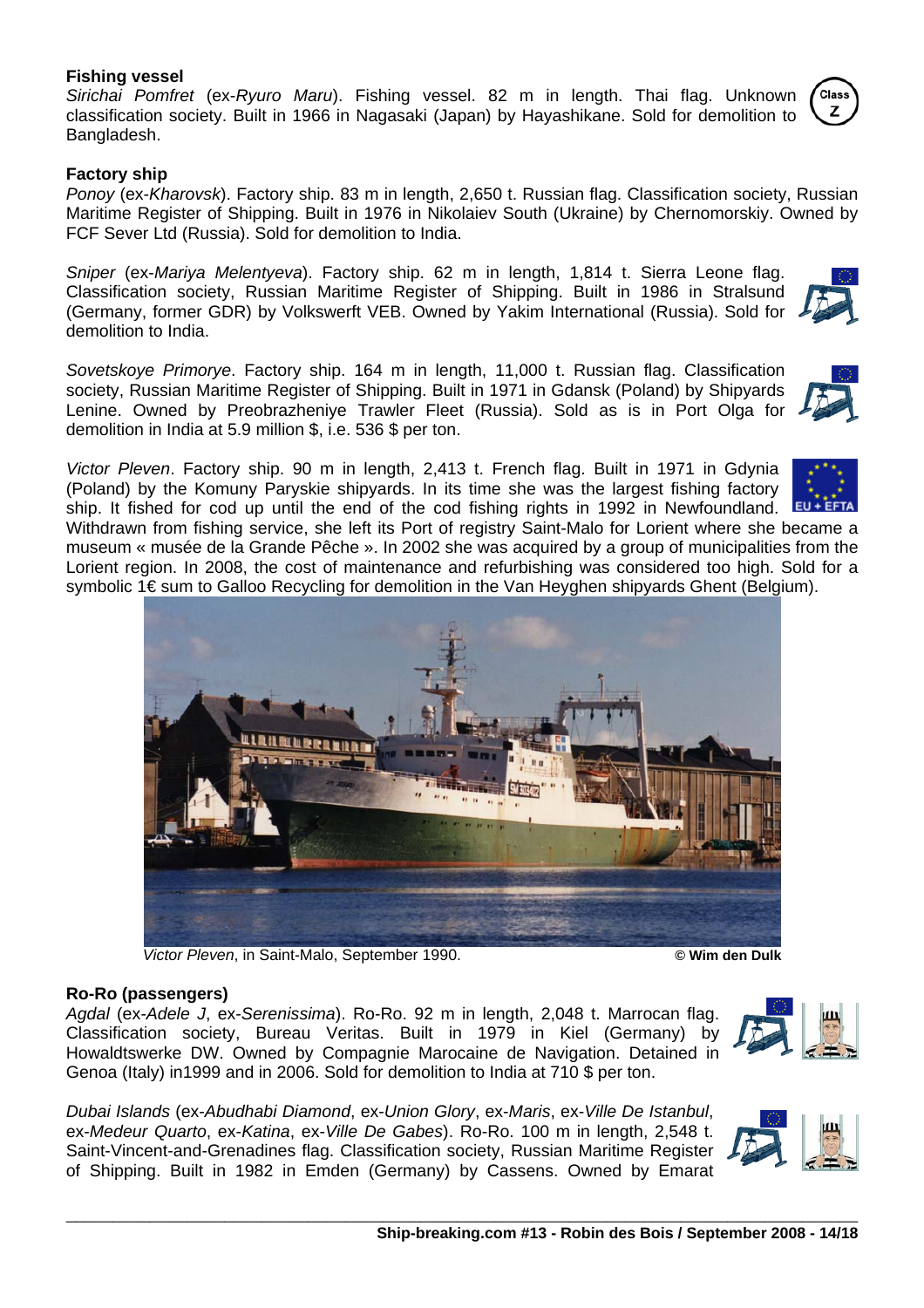Z

(France) and in 2007 in Le Havre (France)on two occasions. Sold for demolition to India.

length, 4,282 t. Liberian flag. Classification society, Bureau Veritas. Built in 1985 in Rostock (Germany, former GDR) by Neptun VEB. Owned by Bernard Schulte

#### **General cargo**

*Al Manara* (ex-*Saber I*, ex-*Senyar*, ex-*Asian Venture*, ex-*Madura*, ex-*Kris Madura*, ex-*Pongola*). General cargo. 95 m in length, 1,891 t. Saint-Kitts-and-Nevis flag. Unknown classification society. Built in Durban (South Africa) in 1969 by Barens. Engine broken down and laid up since Feburary 2006. Owned by Bahar SJ (United Arab Emirates). Sold and towed for demolition to India.

*Cape Canso* (ex-*Aimee Lykes*). General cargo. 150 m in length, 5,876 m. American flag. Unknown classification society. Built in 1963 in Avondale (United States) by Avondale Shipbuilders. Sold for demolition in the United States she leaves the James River Reserve Fleet (Virginia) for the Esco Marine shipyard of Brownsville (Texas).

*Guhi Mas* (ex-*Gisoon*, ex-*Pegaso*, ex-*Victoria del Mar*). General cargo. 86 m in length, 1,175 t. Indonesian flag. Classification society, Biro Klasifikasi Indonesia. Built in Bilbao (Spain) in 1978 by Axpe. Owned by Tempuran Emas

(Indonesia). Detained in Singapore in 2000 and in 2002. Sold as is in China for demolition in Bangladesh at 650 \$ per ton.

*Gulf Merchant.* General cargo. 150 m in length, 5,842 t. American flag. Classification society, American Bureau of Shipping. Built in Avondale (United States) in 1965 by Avondale Shipyards. Owned by United States Maritime Administration. Sold for demolition in The United States to the Esco Marine shipyards of Brownsville (Texas). Sold for 476,726 \$, i.e. 82 \$ per ton.

*Iran Nabuvat* (ex-*Arya Shahab*). General cargo. 166 m in length, 8,156 t. Iranian flag. Classification society, Germanischer Lloyd. Built in Oppama (Japan) in 1977 by Sumitomo. Owned by Iran Shipping Lines (Iran). Sold for demolition to India at 665 \$ per ton.

*Jin Run* (ex-*Da Sha Ping*, ex- *Tarpon Seaway*). General cargo. 151 m in length, 4,920 t. Panama flag. Unknown classification society. Built in 1972 in Bremerhaven (Germany) by Weser Seebeck. Owned by Hengfa Shipping (China). Sold as is in Hong Kong for demolition in India at 625 \$ per ton.

*Nitro*. General cargo. 156 m in length, 9,050 t. American flag. Decommissioned from the **Class** American Navy registry on August 14th 1995. Built in 1959 in Sparrows Point (United States) by z Bethlehem Shipping Yard. Former American Navy vessel used as an ammunition supply ship. Owned by US Maritime Administration. Sold for demolition in The United States, she leaves the James

River Reserve Fleet (Virginia) for the Esco Marine shipyards of Brownsville (Texas). Sold for 446,726 \$, i.e. 49 \$ per ton.

\_\_\_\_\_\_\_\_\_\_\_\_\_\_\_\_\_\_\_\_\_\_\_\_\_\_\_\_\_\_\_\_\_\_\_\_\_\_\_\_\_\_\_\_\_\_\_\_\_\_\_\_\_\_\_\_\_\_\_\_\_\_\_\_\_\_\_\_\_\_\_\_\_\_\_\_\_\_\_\_\_\_\_\_\_

Maritime LLC (United Arab Emirates). Detained in 2000 in Hong Kong (China) and in 2007 in Bandar Chahbahar (Iran). Sold for demolition to India.

*Lipa* (ex-*Baltic Enterprise*). Ro-Ro marchandises. 137 m in length, 5,490 t. Croatian flag. Classification society, Croatian Register of Shipping. Built in 1973 in Rauma (Finland) by Rauma-Repola Oy. Owned by Losinjska Plovidba Brodarstvo (Croatia). Sold for demolition to India at 730 \$ per ton.

*Winco Elise* (ex-*NMT Elise,* ex-*Panevezys*, ex-*Kompozitor Musorgskiy*). Ro-Ro. 125 m in length, 4,282 t. Liberian flag. Classification society, Bureau Veritas. Built in 1985 in Rostock (Germany, former GDR) by Neptun VEB. Owned by Bernard Schulte Shipmanagement (Germany). Detained in 2006 in Marseille

*Winco Silvia* (ex-*NMT Silvia*, ex-*Siauliai*, ex-*Kompozitor Borodin*). Ro-Ro.125 m in

Shipmanagement (Germany). Detained in 2006 in Marseille (France). Sold for demolition to India.







Class Z

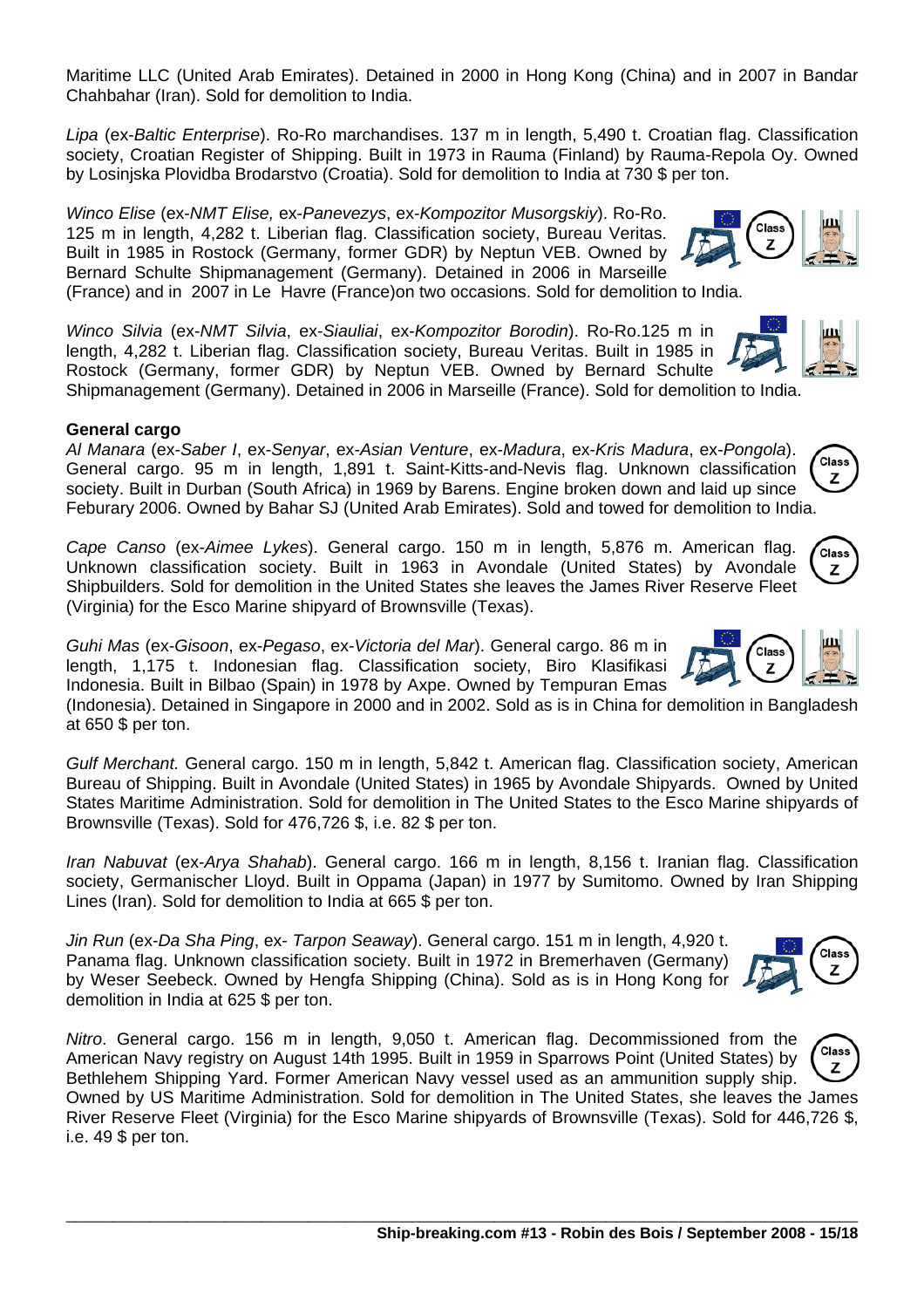*Nour* (ex-*Kent Voyageur*, ex-*Daishowa Voyageur*, ex-*Reed Voyageur*). General cargo. 149 m in length. Barbados flag. Classification society, Lloyd's Register of Shipping. Built in 1982 in Sailki (Japan) by Usuki Tekkosho. Owned by Samin Shipping (Syria). Sold for demolition to India.

*Victoria 500* (ex-*Defiant T*, ex-*Essco Spiri*t, ex-*Hateg*). General cargo. 130 m in length, 3,601 t. Panama flag. Classification society, Bulgarski Koraben Registar. Built in 1979 in Braila (Romania) by Braila Santierul Naval. Owned by Al Werka General Trading LLC (United Arab Emirates). Detained in 1999-2000 in Antwerp (Belgium) for

571 days and in 2003 in Canada in Sorel, Quebec and Dartmouth. Sold for demolition to India.

# **Cattle carrier**

*Al Rayan* (ex-*Rafan*, ex*-Emirates I*, ex-*Burg Alarab I*, ex-*Perla*, ex-*Al Salam II*, ex*-La Perla I,* Ex-*Spalla*, ex-*Pallas*). Cattle carrier. 64 m in length, 650 t. Panama flag. Unknown classification society. Built in 1960 in Westerbroek (The Netherlands) by Smit EJ. Owned by Fadhel Ma (United Arab Emirates). Sold for demolition to India.

# **Container ship**

*Al-Wattyah*. Container ship. 183 m in length, 8,483 t. Koweiti flag. Classification society, Lloyds Register of Shipping. Built in 1979 in Ulsan (South Korea) by Hyundai. Owned by United Arab Shipping Co. Detained in 2008 in Bandar Abbas (Iran). Sold for demolition to India at 780 \$ per ton.

*Glory D* (ex-*Hanoi Glory*, ex-*Hanjin Jakarta*, ex-*Chon Suk*). Container ship. 153 m in length, 5,519 t. Panama flag. Classification society, Korean Register of Shipping. Built in 1978 in Yokkaichi (Japan) by Mie. Owned by Goldenport Shipmanagement Eu+EFTA (Greece). Detained in Hong Kong in 2001, 2004 and 2005 and in Ningbo (China) in 2008. Sold for demolition to Bangladesh.

*H Reliance* (ex-*MSC Koala*, ex-*MSC Insa*, ex-*Maersk Tacoma*, ex-*North Sea*, ex-*Elbe Maru*). Container ship. 269 m in length, 24,400 t. Panama flag. Classification society, Germanischer Lloyd. Built in 1972 in Tamano (Japan) by Mitsui Shipbuilders. Owned

by MSC Shipping Co (Switzerland). Detained in Port Botany (Australia) in 2000, in Baltimore (United States) in 2002, in Fremantle (Australia) in 2003 and in Mebourne (Australia) in 2006. Sold for demolition to India at \$ 560 per ton.

*Katerina R* (ex-*Kalita*, ex-*Rebecca 1*, ex*-Ma'reb*, ex-*Alfama*, ex-*Meike*, ex-*Delta*. Container ship. 81 m in length, 1,173 t. Saint-Kitts-and-Nevis flag. Unknown classification society. Class withdrawn in Bureau Veritas in November 2007. Built in 1978 in Leer (Germany) by Martin Jansen GmbH. Detained in

Dordrecht (The Netherlands) in 2002, in Leixoes (Portugal) in 2005 and in Bushire (Iran) in 2007. Sold for demolition to India.

*Kota Indah* (ex-*Elisa Dio*, ex-*Raimol*, ex-*Raimu*). Container ship. 173 m in length, 8,000 t. Singapore flag. Classification society, Bureau Veritas. Built in 1976 in Bremerhaven (Germany) by AG Weser Seebeck. Owned by Pacific International Lines (Singapore). Sold for demolition to Bangladesh at 750 \$ per ton.

*Kota Mulia* (ex-*Sinar Nias*, ex-*Maersk Claudine,* ex- *Maersk Mango*). Container ship. 128 m in length, 4,512 t. Singapore flag. Classification society, Lloyd's Register of Shipping. Built in 1978 in Akitsu (Japan) by Taihei. Owned by Pacific International Lines (Singapore). Sold for demolition to Bangladesh at 750 \$ per ton.

*Maersk Barcelona* (ex-*Axel Maersk*, ex-*Anna Maersk*). Container ship. 239 m in length, 15,367 t. Bahamas flag. Classification society, Nippon Kaiji Kyokai. Built in 1975 in Steinwerder (Germany) by Blohm & Voss. Owned

KGAL and V Ships (Germany). Detained in 2004 in Aarhus (Danemark). In September 2005, the vessel was ordered to proceed to Brest after being caught with a record 61 km (38 miles) oil slick in her wake

\_\_\_\_\_\_\_\_\_\_\_\_\_\_\_\_\_\_\_\_\_\_\_\_\_\_\_\_\_\_\_\_\_\_\_\_\_\_\_\_\_\_\_\_\_\_\_\_\_\_\_\_\_\_\_\_\_\_\_\_\_\_\_\_\_\_\_\_\_\_\_\_\_\_\_\_\_\_\_\_\_\_\_\_\_







m

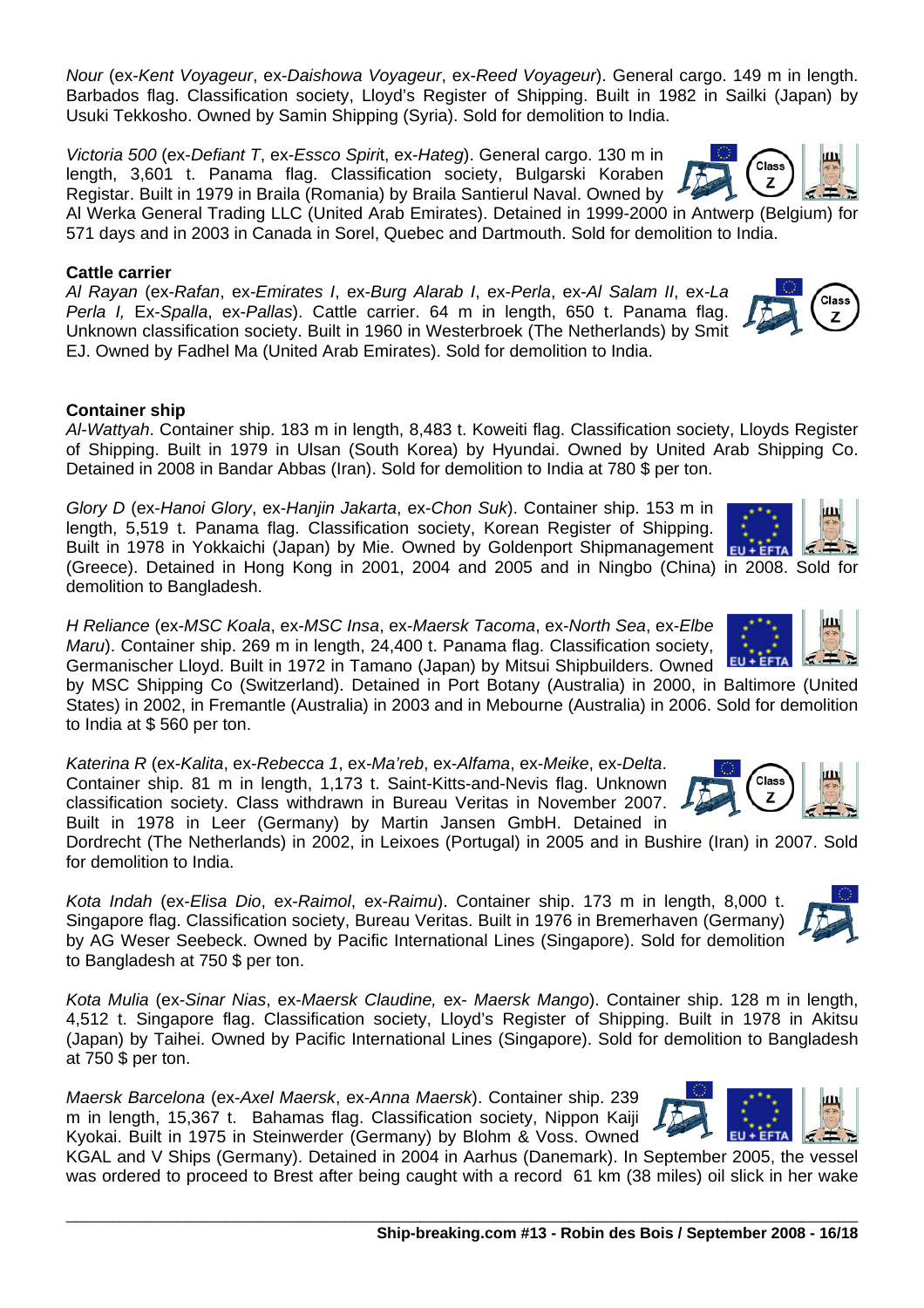off the Coast of Brittany; she was sanctioned by a 800,000  $\epsilon$  fine. The inspectors from the vessel security center revealed a lack of care for the oily waters treatment installation. Sold as is in Italy for demolition in India at 675 \$ per ton.

*Maersk Brisbane* (ex- *Anders Maersk*, ex-*Arthur Maersk*). Container ship. 239 m in length, 15,637 t. Bahamas flag. Classification society, Lloyd's Register of Shipping. Built in 1976 in Steinwerder (Germany) by Blohm & Voss. Jumboised in 1978, and again in 1983. Owned by KGAL and V Ships (Germany). Sold for demolition to India at 670 \$ per ton.

*MSC Alice* (ex-*OOCL Explorer*, ex-*Oriental Explorer*, ex-*Seapac Princeton*, ex*-Oriental Statesman*). Container ship. 252 m in length. Panama flag. Classification society, American Bureau of Shipping. Built in 1976 in La Seyne (France) by Chantiers de la Méditerranée. Jumboised in

1982 by Hyundai Shipyards (Korea). Owned by MSC Shipping Co (Switzerland). Detained in Fremantle (Australia) in 2000, 2003 and 2005, in Hamburg (Germany) in 2003, in Port Botany (Australia) in 2004 and in Le Havre (France) and finally in Barcelona (Spain) in 2007. Sold for demolition to India at \$ 560 per ton.

*Provider* (ex-Provide, ex-Nyk Provider, ex-P&O Nedlloyd Otago, ex-Provider, ex-*Nyk Providence*, ex-*Neptune Rhodonite*, ex-*Hira II)*. Container ship. 243 m in length. Liberian flag. Classification society, Nippon Kaiji Kyokai. Built in 1978 in Kobe (Japan) by Mitsubishi Heavy

Industries. Jumboised in 1985. Owned by NYK Shipmanagement (Singapore). Detained in Auckland (New Zealand) in 2003 and in 2007. Sold for demolition to China at 570 \$ per ton.

*Red Sea* (ex-*Zim Novorossiysk*, ex-*Gulf Glory*, ex-*Penang Glory*, ex-*Hanjin Kunsan*, ex-*Ever Valiant*). Container ship. 186 m in length, 8,395 t. Maltese flag. Classification society, Nippon Kaiji Kyokai. Built in 1977 in Nagasaki (Japan) by Hayashikane. Owned by Ofer Ships Holding (Israel). Sold for demolition to Bangladesh at 781 \$ per ton.

*Upstream* (ex-*CMA CGM Tage*, ex-*Fort Desaix*). Container ship. 214 m in length, 16,016 t. United Kingdom flag. Classification society, Bureau Veritas. Built in 1980 in Saint-Nazaire (France) by Atlantique Shipyards. Owned by CMA CGM (France). Sold for demolition to India at 690 \$ per ton.

*CMA CGM Tage*, Saint Lawrence River, February 2005 **© Marc Piché**

H

Δ

CC

*Vina* (ex-*Vinashin Pacific*, ex-*Nasico River*, ex-*Phu Xuan*, ex-*Sea Captain*, ex-*Golden Wing 1*, ex-*Bolshevik M. Tomas*). Container ship. 174 m in length, 9,020 t. Vietnamese flag. Classification society, Bureau Veritas. Built in 1985 in Warnemuende (Germany) by Warnowwerft. Owned by Vinashin Ocean Shipping Co (Vietnam). Sold for demolition to Bangladesh.

\_\_\_\_\_\_\_\_\_\_\_\_\_\_\_\_\_\_\_\_\_\_\_\_\_\_\_\_\_\_\_\_\_\_\_\_\_\_\_\_\_\_\_\_\_\_\_\_\_\_\_\_\_\_\_\_\_\_\_\_\_\_\_\_\_\_\_\_\_\_\_\_\_\_\_\_\_\_\_\_\_\_\_\_\_





шı